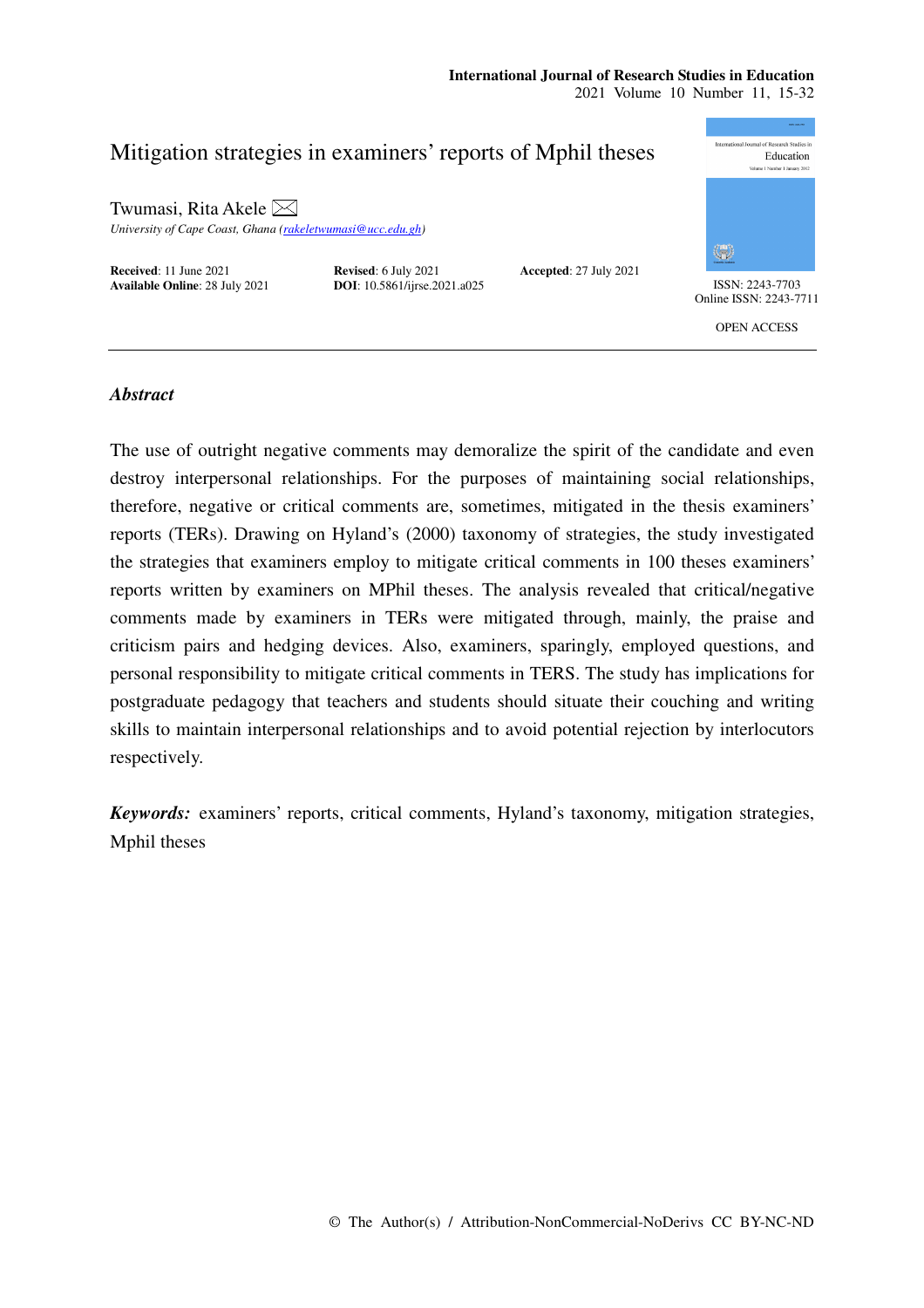# **Mitigation strategies in examiners' reports of Mphil theses**

## **1. Introduction**

The use of outright negative comments as written feedback in postgraduate training may demoralize the spirit of the candidate and even destroy interpersonal relationships. To maintain social relationships, negative or critical comments are, sometimes, mitigated in the thesis examiners' reports (TERs). Hyland and Hyland (2001) identified some reasons why critical comments were mostly mitigated. The first of the reasons was that examiners tried not to devastate the candidates by criticizing all issues identified in the work. A second reason was that examiners would like to represent themselves as readers rather than individuals who are the custodians of all knowledge in the area of investigation. A third reason was the need not to appropriate or usurp students' text. Students are to own their texts (Brannon & Knoblauch, 1982). Knoblauch and Brannon (1984, p. 118) have explained that writing can be ''stolen'' from a writer by the examiner's comments. They suggest that if students follow directive feedback too closely, they may develop neither their cognitive skills nor their writing abilities, but merely rewrite texts to reflect their teachers' concerns. Softening criticisms will help mitigate over-directive interferences in the students' writings.

An additional reason given for the mitigation of critical comments is to save the face or 'public self-image' of candidates. Goffman (1966) discusses face as the positive self-image that a person holds when interacting with other people. Since face is neither inherent in nor permanent, once a positive face is offered, that individual feels the need to maintain that image. Brown and Levinson (1978, p. 66) develop the concept of face further by indicating that face is "something that is emotionally invested, and can be lost, maintained, or enhanced, and must be constantly attended to in interaction". Obeng (1996, p. 521) found that "Akans (one of the major ethnolinguistic groups in Ghana) use proverbs in the management of face, mitigating to reduce the offensive intent of 'difficult' utterance, and showing a speaker's humility or acknowledgment of the addressee's sensibility". In TERs, the face of the examiner, both positive and negative, is threatened, but to maintain that face of being approved by others while avoiding being distracted by others, the evaluative acts used in the TERs are, sometimes, mitigated. The last reason for mitigating critical comments is that examiners often consider this as a way of maintaining or developing good relationships with the candidates in that social relations or interpersonal relations can be destroyed if the only comment received from the other party is just direct criticisms, destroying the candidate's sense of worth and killing self-confidence. Recognising thus, the importance of TERS, the present study aims to investigate the mitigation strategies that are employed by Ghanaian academics in a public university. It is expected that findings in the study will broaden the horizon of scholarly on TERS, and help teachers and students to appropriate their discourses well.

#### **2. Literature Review**

Several studies have investigated the language of evaluation, focusing on expert writings such as research articles (Hyland, 2005), book reviews (e.g. Alcaraz-Ariza, 2010; Giannoni, 2002), and review reports (e.g. Kosonen, 2014)**,** graduate writing like maters' thesis (e.g. Edusie, 2015; Musa, 2014), and student feedback (e.g. Hyland & Hyland, 2001; Razali & Jupri, 2014).

 First, some studies have investigated use of evaluative language in research articles, appealing to the use of mitigation strategies. Hyland (2005) analyzed a corpus of 240 research articles from ten leading journals in eight disciplines. The analysis showed that a model of how writers use linguistic resources to reflect the practices of their disciplinary communities and to represent themselves, their positions, and their readers was proposed, including hedges. Besides, Gillaerts and Van de Velde (2010) analysed the use of hedges, boosters, and attitude markers in research article abstracts in applied linguistics. The results indicated that the distribution of hedges, boosters, and attitude markers in abstracts differed from their distribution in research articles.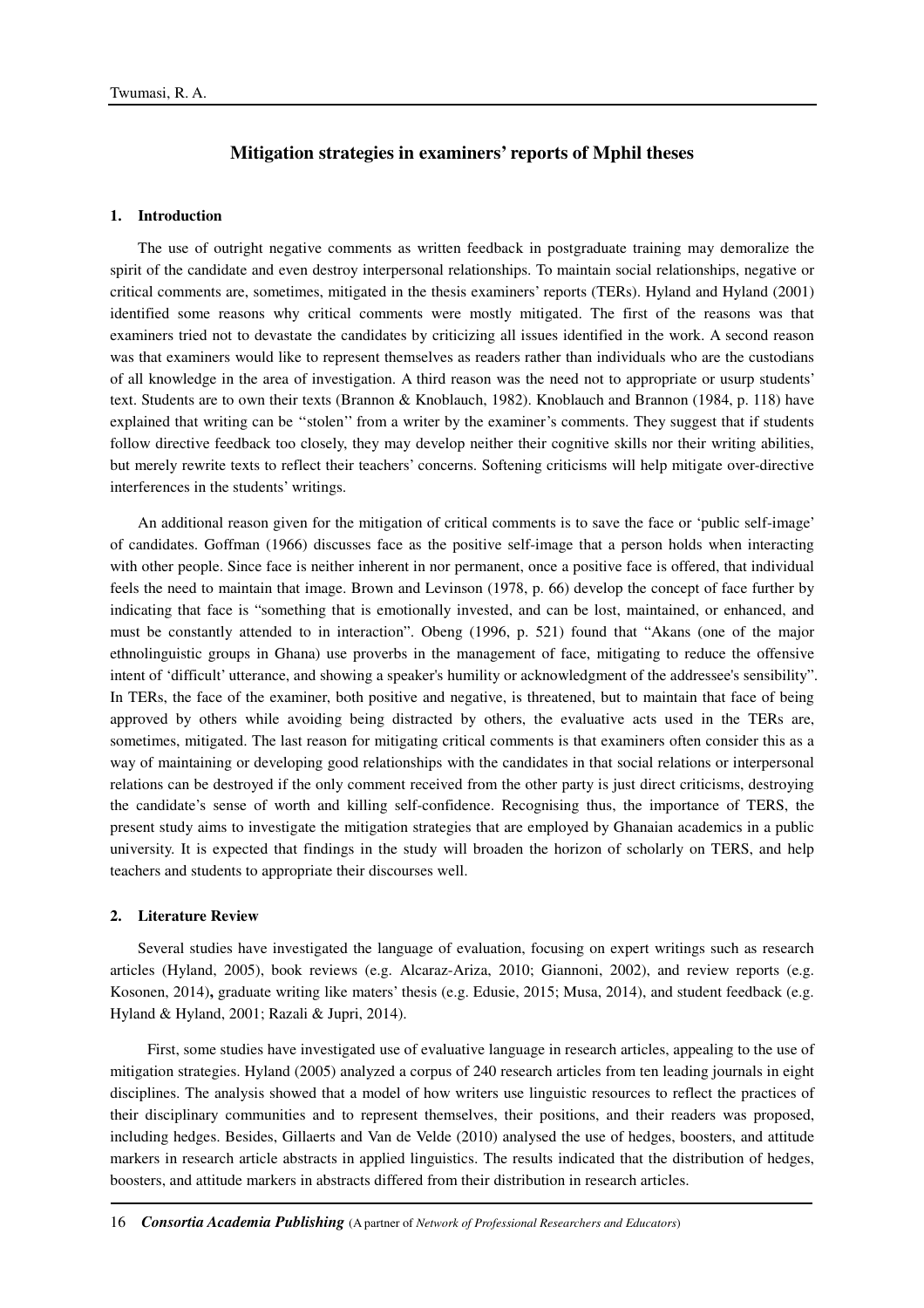Research article is not the only expert writing that has been studied for the use of evaluative language but also book reviews. Hyland (2000) investigates the use of praise and criticism by writers in eight disciplines. His study revealed that praise was used more in addressing general aspects of the reviewed book and particular reference to content issues. Besides, Giannoni (2002), also, focused on expert writings (EWs) by identifying a number of rhetorical strategies associated with expressions of praise and criticism in English software reviews. The study revealed that though mostly downtowners, seven of the rhetorical strategies served to make negative evaluation more poignant. Hyland (2004) pointed to the use of praise in the opening sections of the book review as an effective strategy to mitigate the criticisms and its application in the closing sections in order to protect the book author's positive face. Moreover, Mackiewicz (2007) also examined the extent to which positive evaluation (compliments) and negative evaluation (criticism) in BRs from three academic journals were carried out. The findings of the study demonstrated that reviewers complimented more than they criticized, but mitigated critical comments. Also, Alcaraz-Ariza (2010) aimed to identify the evaluative speech acts in a corpus of 30 English-written medical BRs published in *The British Medical Journal* in the period, 2000-2009. The study found that various strategies were used not only to soften criticism but also to maintain social harmony and solidarity with the reviewees. In addition, Itakura and Tsui (2011) employed Brown and Levinson's (1987) model to analyze 20 English and 20 Japanese BRs to find out how criticism was managed. Their analysis revealed that English BRs encompassed more praise to establish solidarity and rapport while Japanese BRs included apology and self-denigration.

Combining different genre types, Jalali (2017) examined a particular structural group of lexical bundles encoding stance expression in three corpora of research articles, doctoral dissertations, and master theses in applied linguistics. The analyses showed that the bundles contained stance expressions of hedging, marking attitude, stressing emphasis, attributing, and making epistemic meanings. Salager-Meyer (2001) also analyzed the linguistic expressions used to convey disagreement in the four main genres of health communication, 50 each, published in mainstream English-written medical periodicals. The results indicated that editorialists expressed their criticisms in a direct, authoritarian, highly personal and frequently ironic, condescending and/or sarcastic tone. Authors of review articles also tend to voice their disagreement in a categorical and assured way but without emotionally involving themselves. By contrast, research articles writers, convey their critical comments in an apparently humble and unimposing tone. Finally, the situational context of case reports had scarcity of criticism in that particular genre.

However, these are not the only genres that have received attention on the use of language of evaluation. The language of thesis examiners' reports (TERs) has also been studied. For instance, Kosonen (2014) investigated the evaluative language of preliminary examiners' statements in the WrELFA corpus, focusing on how examiners gave recommendations, looking at the general trends in modal verb usage and self-mention. The study revealed that the evaluative process of pre-examination in Social Sciences and Humanities was much closer to a dialogue, a negotiation of ideas and viewpoints. In Natural Sciences, however, it was more about procedure, data, and results rather than the actors who were doing the interpreting.

With respect to graduate writing, Musa (2014) investigated the discourse functions of hedges in English and Chemistry Masters' theses in the University of Cape Coast. Employing a mixed method approach, the study revealed that hedging in Chemistry was higher than English, but, on the whole, hedges were used to performed three pragmatic functions: make claims accompanied by some degree of uncertainty; prevent any future criticism capable of damaging image, and gain reader acceptability by presenting facts as tentative. Edusie (2015) investigated hedging strategies among Advanced L2 Users of English in three universities— Kwame Nkrumah University of Science and Technology, University of Education, Winneba, and University of Cape Coast. Some findings of Edusie's study included the epistemic/non-epistemic use of hedging devices, with many pragmatic functions and complexity levels.

In addition to expert and graduate writing, evaluation has been studied on student feedback for their use of mitigation strategies. Hyland and Hyland (2001) offered a detailed textual analysis of the written feedback (WF)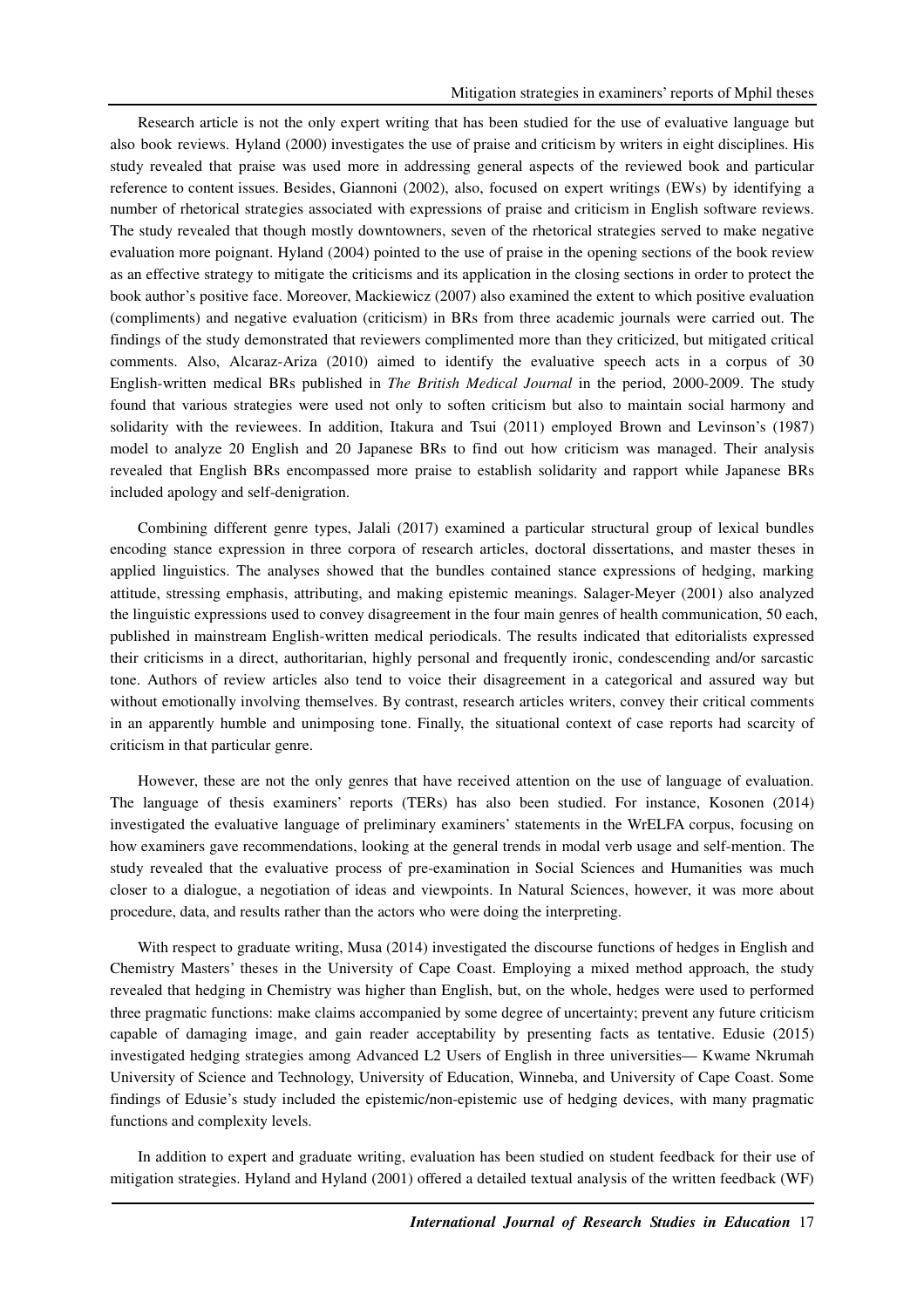given by two teachers to ESL students in a proficiency course. They considered this feedback in terms of its functions as praise, criticism, and suggestions. The analysis of the study indicated that Praise was the most frequently employed function in the feedback of these two teachers, but this was often used to soften criticisms and suggestions rather than simply responding to good work. Many of the criticisms and suggestions were also mitigated by the use of hedging devices, question forms, and personal attribution. Razali and Jupri (2014) investigated the effects of teacher written feedback on undergraduates' writing in an English L2 classroom at Universiti Malaysia Perlis, exploring the use of suggestion, criticism, and praise. The study revealed that all types of teacher written feedback (WF) encouraged student revisions, but criticism resulted in more successful revisions as it was more specific. Furthermore, Gborsong, Awiah, and Appartaim (2018) investigate the nature and location of teachers' written feedback comment on sixty-two (62) students' project essays selected from four Colleges of Education in Ghana, to, specifically, ascertain the syntactic/linguistic form of comments written by the teachers. They identified that hedges which occurred in evaluations of content were made using suggestion/request comments. Teachers' comments were also mitigated.

The above studies indicate that evaluative language, with specific reference to mitigation, have been studied extensively in expert writings and student writings (graduate writing and student feedback). The language of thesis examiners' reports has also been studied. It has been established so far that not many studies have investigated mitigation strategies in thesis examiners' reports in Ghana, in general, and University of Cape Coast, in particular, which runs many postgraduate programmes, and examine such theses. As members of the academic community, examiners would like to maintain relationship with the audience of these reports; thus, the need to examine the strategies examiners employ to mitigate critical comments.

#### *2.1 Interpersonal metafunction*

The study draws on the interpersonal mode of systemic functional linguistics. Halliday (1978, p. 112) explicates that "the interpersonal component represents the speaker's meaning potential as an intruder", which allows speakers to intrude into the context of situation, both expressing their own attitudes and judgements, and seeking to influence the attitudes and behaviour of others. For Martin and White (2005), interpersonal resources are concerned with negotiating social relations: how people are interacting, including the feelings they try to share. Attention is on the use of language to interact with people, establish and maintain social connections, give and request information, and convey viewpoints, attitudes as well as beliefs about the world. The interpersonal metafunction suggests that when people are involved in a communicative event, they are not only transmitting and sharing meaning; rather they negotiate, establish and sustain relationships (Martin & White, 2005; Thompson, 2014).

### *2.2 The Taxonomy of Strategies of Mitigation*

Hyland (2000) identifies mitigating strategies such as praise-criticism (PC) pairs, hedging, personal responsibilities, and questions. First, Hyland (2000) identifies Praise-Criticism (PC) pair, which include: Praise-Criticism (PC) pair, criticism-praise (CP), Praise-Criticism-Suggestion (PCS) pair, and Criticism-Suggestion (CS) pair. Hyland (2000, p. 55) describes PC pair as a situation where "Praise is subordinated to criticism, but their adjacency serves to create a more balanced comment, slightly softening the negativity of the evaluation." Besides, CP pair is a strategy where praise is added to criticism. With PS pair, praise is offered, followed by a suggestion. In addition, PCS pair as a mitigation strategy starts with a praise comment that expresses a liking, a negative comment that shows disliking, and a suggestion to help improve upon the thesis or its components. Lastly, CS pair has a negative comment presented which is followed by a suggestion.

The second mitigation strategy is hedging. Boncea (2014) defines hedging as the main strategy used to facilitate turn-taking, show politeness and mitigate *face*-threats. Boncea (2014) elaborates further the importance of hedging that: first, *hedging* has aroused interest and curiosity because it is a means of conveying vagueness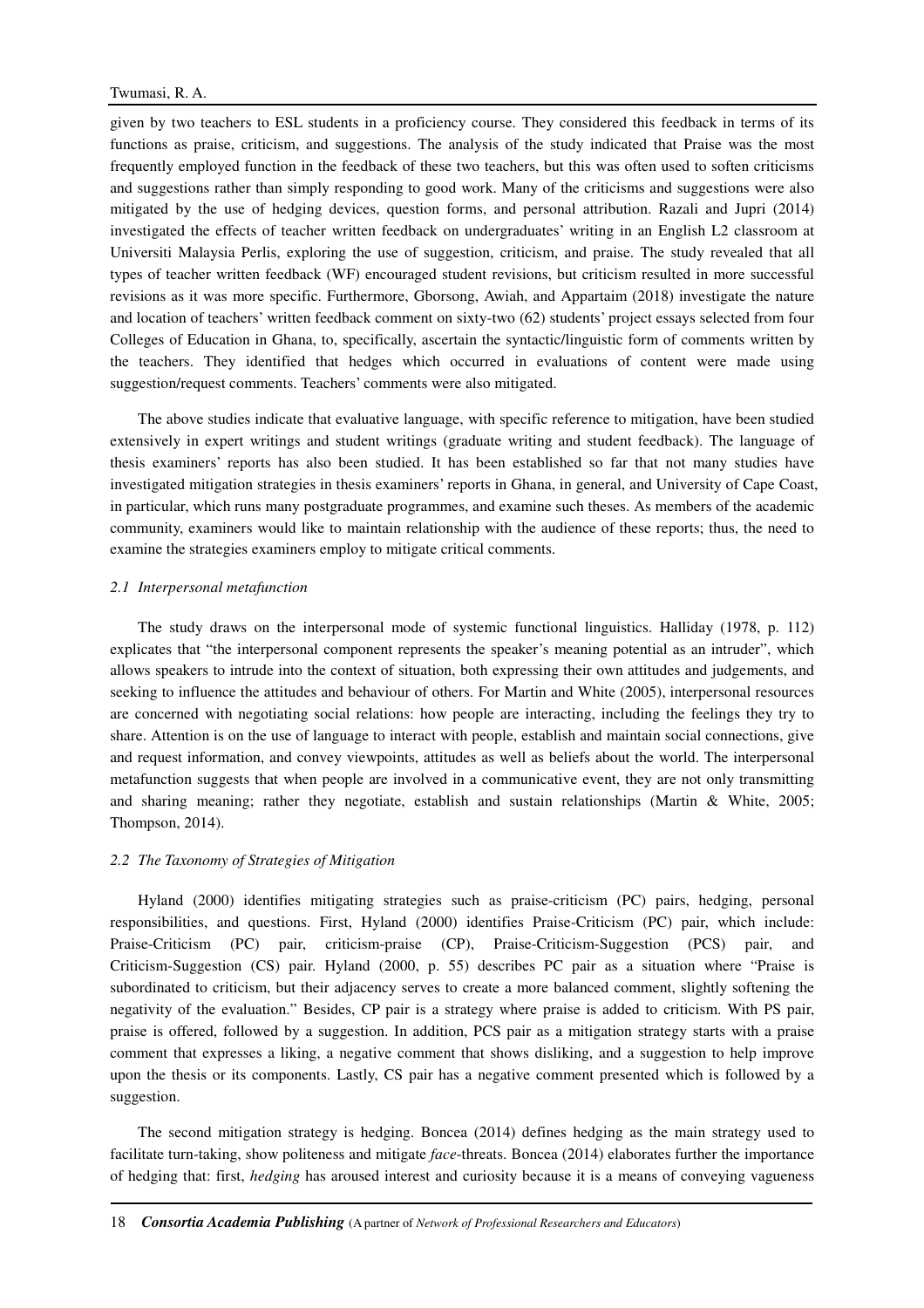purposely. *Hedging* is used by speakers and writers to convey *certainty* or *doubt* towards a statement and to show the degree of confidence they assign to their claim. Second, by using hedges, writers allow their readers to evaluate the truth value of the assertion. Third, *Hedging* reflects a high degree of efficiency in social interaction by demonstrating the ability to express degrees of certainty and mastering rhetorical strategies required in conversational circumstances. Hedges are instantiated through the use of modal verbs, imprecise quantifiers, lexical softeners, 'Usuality' expressions and hypothetical clause.

A third mitigation strategy identified is the use of question forms. Hyland and Hyland (2001) explain that questions are a means of highlighting knowledge limitations, and can be used to weaken the force of a statement by making it relative to a writer's state of knowledge. While they, generally, seek to engage and elicit a response from the reader, questions also express the writer's ignorance or doubt and, therefore, can mitigate the imposition of a suggestion or a criticism. The last strategy is Personal responsibility which is employed to introduce a speaker's personal opinion and interpretation of some available information, and to diminish the strength propositions (Hyland, 2000; Hyland & Hyland, 2001).

These strategies were adopted in analysing the data to ascertain how critical evaluative comments are mitigated in theses examiners' reports in a different socio-cultural context, although as in several countries worldwide, English language is used as the lingua franca in academic communication, in general, and publishing, in particular.

### **3. Methodology**

*Research Design -* I employed the qualitative research design because I aimed to describe, explain and interpret the mitigation strategies that were employed in the examiners' reports on MPhil theses submitted to the School of Graduate Studies, University of Cape Coast. Hundred (100) reports in 2006-2016 on MPhil theses were purposely sampled from the departments of English and History (from Faculty Arts), and Population and Health, and Hospitality and Tourism Management (from Faculty of Social Sciences) which constituted the data. In selecting the data, I was interested in reports with three or more sentences on a particular evaluative criterion at a time, so that I could ascertain the use of mitigation strategies at play. Examiners' reports obtained from these departments were photocopied. By adopting the qualitative content analysis, I was enabled to closely read the reports so as to identify and understand the mitigation strategies employed in the reports.

*Data Analysis Procedure - I draw on Hyland's (2000) taxonomy of strategies earlier espoused to identify* the mitigation strategies. For the coding of the data, I numbered the reports from 1-25 for each discipline. For instance, the first English report was tagged ENG I; second ENG 2 up to the last item, ENG 25. HOT represented Hospitality and Tourism Management; HIS for History, and POH for Population and Health. Coding the data enabled me to easily identify the various distinctive forms of mitigation strategies in the data and analysed them. The analysis was organized according to the themes that emerged. These identified themes were further broken down into smaller emerging patterns. For example, a coding system, "PC" representing the sub-theme of "Praise/Criticism" pairs under the model of Hyland was used.

#### **4. Analysis and Discussion**

Four mitigation strategies identified in the data are discussed here. Each strategy is discussed with evidence from the data and its interpretation in relation to the literature, and in terms of prominence.

#### *4.1 Praise –Criticism (PC) pairs*

This pair for mitigating critical evaluative comments was realised in five different forms: praise–Criticism (PC) pairs, criticism-praise (CP) pairs, praise-criticism-suggestion (PCP) pairs, praise-suggestion (PS) pairs, and criticism-suggestion (CS) pairs.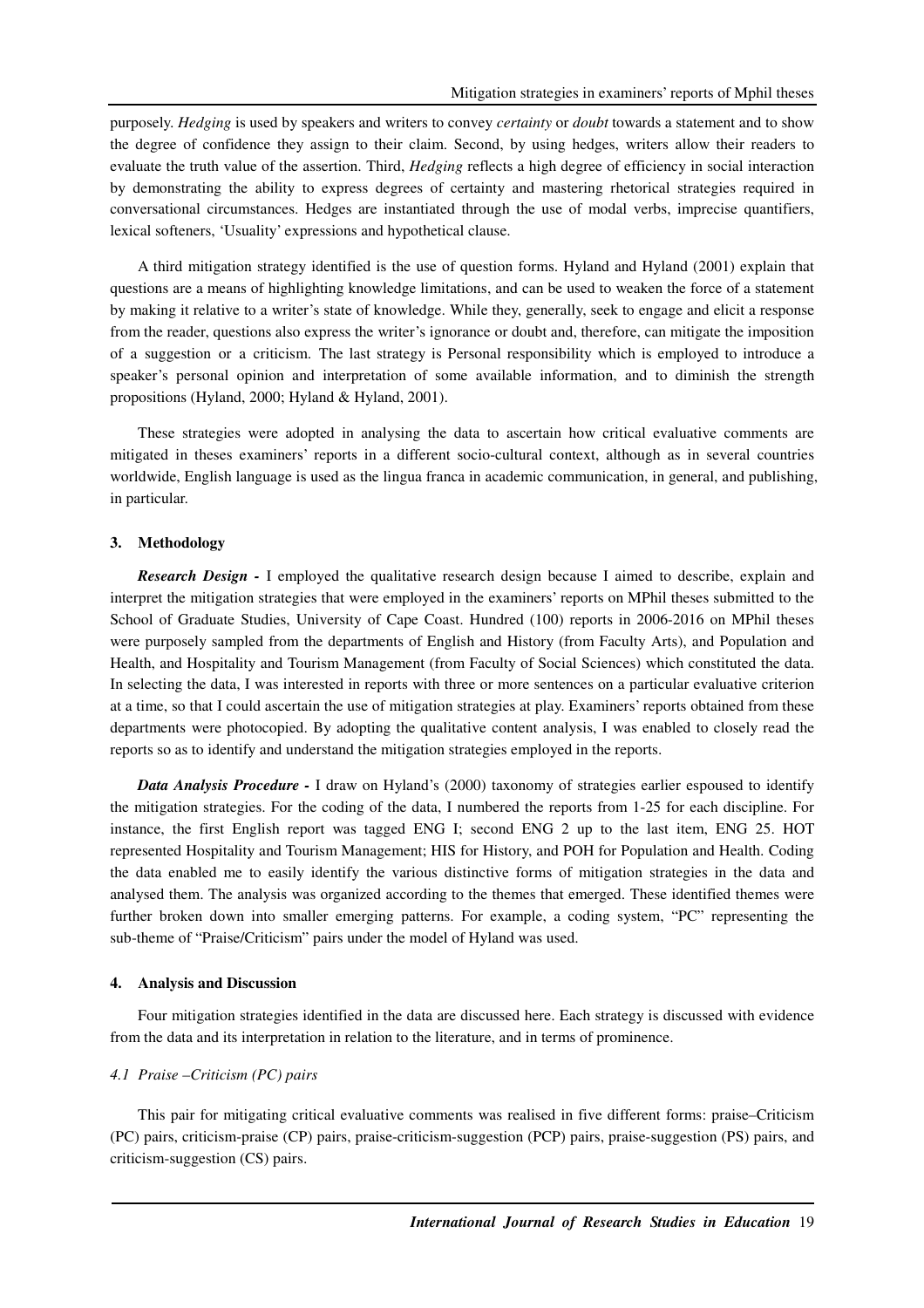The first mitigation strategy presented for analysis is Praise-Criticism (PC) pair. Here, praise fronts the criticism:

*The candidate has done a very interesting and insightful study but the quality of presentation is rather poor.* (HIS 1)

*Indeed, the candidate has a section entitled 'Findings', which has a semblance of discussion, but it is scanty and too pedestrian for my liking.* (ENG 4)

*The presentation is systematic, logical and detailed. However, the main body of the writing is plagued by a number of infelicitous items of expression unworthy of this level of writing.*  (POH 18)

*A lot of materials have been collected for this work but unfortunately the trend of reasoning does not flow including a lot of repetition- and text-book stuff.* (HOT 4)

For example, in Extract 1 above, although the examiner is concerned about the presentation, the praise comment is strategically added to reduce the full illocutionary force of the negative statement (Hyland, 2000). Alcaraz-Ariza (2010), Gborsong et al. (2018), and Mackiewicz (2007) also found that the mitigation of critical comments in their study was meant to maintain face at each point in time, and not only to soften criticism, ultimately maintaining social harmony and solidarity with the reviewees. In Extract 3, the examiner stresses that the language used in the work does not accord with the level of the candidate. The use of the figurative expression, 'plagued', metaphorically denotes the poor state of the use of language in the writing of the entire work. Also, the use of evaluative adjectives, 'infelicitous' and 'unworthy' speaks to the defect in the thesis. To reduce the potency of the negative comment, a praise comment is introduced earlier in the statement, evoking Crick's (1990, p. 49) observation:

*… if you have something critical to say about a piece of scientific work, it is better to say it firmly but nicely and to preface it with praise of any good aspect of it. I only wish I had always stuck to this useful rule.* 

Crick (1990), indeed, suggests that negative comments in scientific writing or academic writings should be asserted strongly but politely; this can be achieved by skirting a positive comment around a negative comment. In the view of Salager-Meyer (2001) critically attacking others' work in contemporary science is a very sensitive issue.

The Praise-Criticism (PC) strategy was found in such sections of the thesis as the Literature Review, Methodology, and Presentation:

*Sufficient empirical data were presented to support the claims; yet, the researcher could not adequately identify the gaps in the literature reviewed, to serve as the basis for the study.*  (POH 4)

*The candidate showed good knowledge of the subject through literature review and is also commended for the justification of the study; however, the reporting of data and discussions are not thorough enough.* (HOT 24)

*The candidate had all the information on the methodology, but some aspects were poorly executed e.g. the data collection/fieldwork.* (ENG 8)

*The study is interesting and readable but there is repetition of information throughout the work.*  (HIS 4)

As found in Extracts 5-8, whereas an examiner combines praise and criticism (PC) to address the inadequacy in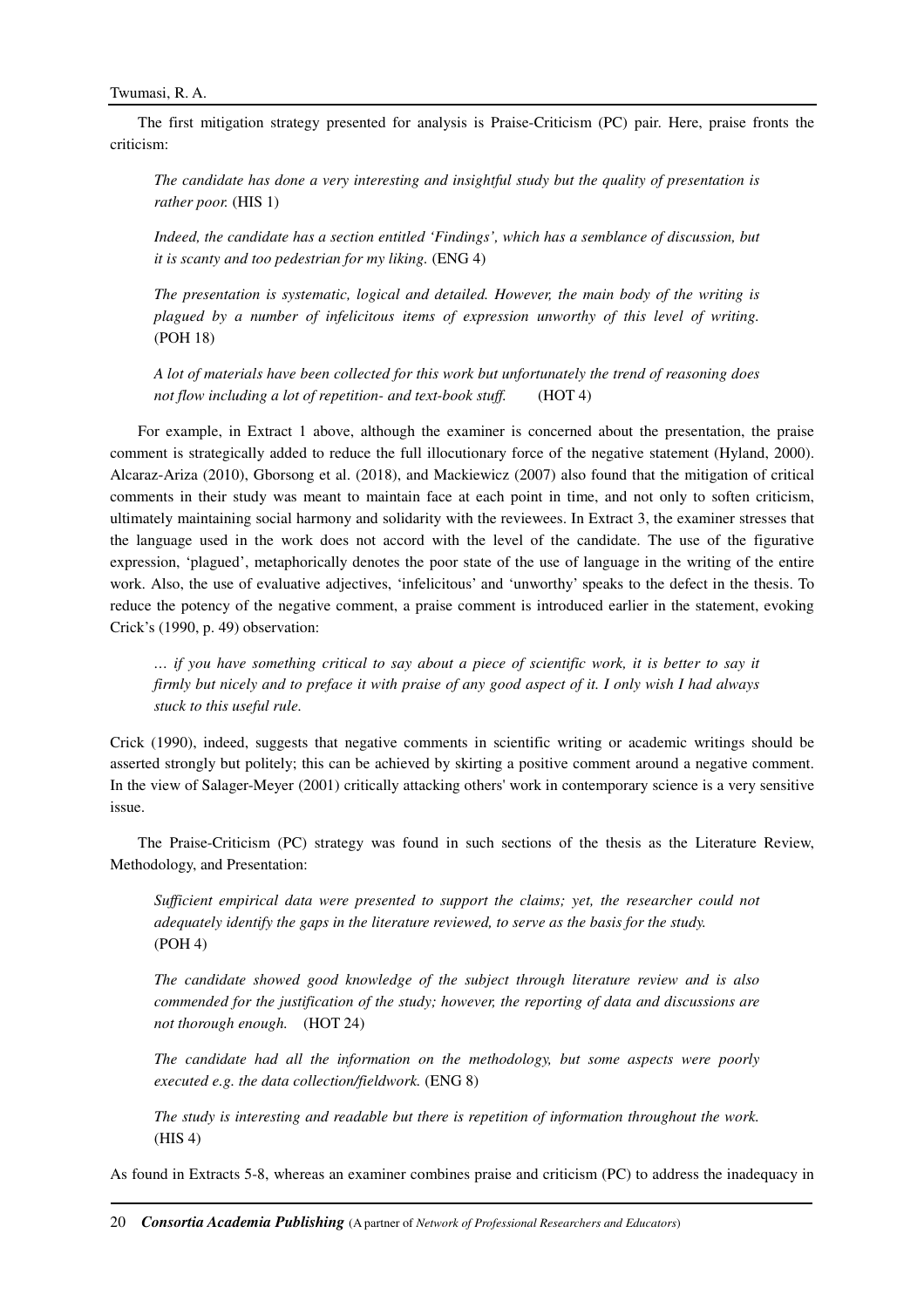the LR, another uses the same mitigation strategy, PC, in the methodology, with the negative comment specifically on the data collection. So, in Extract 7, two positive (praise) comments which touch on the subject matter of the study and justification precede the negative (criticism) which is on the data and discussion, an attempt to soften the criticism on the discussion, where the substance of the whole study is, where new information found is supported by data (Holliday, 2007; Lynch, 2014).

Apart from the structural form— PCs — identified above, Hyland and Hyland (2001) also identified other pairs that help soften criticism. These include criticism-praise pairs, praise-criticism-suggestion pairs, praise-suggestion pairs, and criticism-suggestion pairs. In the present study, the analysis of the data revealed that these identified pairs by Hyland and Hyland (2001) are deployed in the data; these are briefly discussed below.

First, CP strategy has praise at the end of the construction while criticism is fronted in the information. The common communicative function performed by this pair, here, is that the full weight of the criticism is reduced. Examples of the CP pairs in the data:

*Although the second chapter was not necessarily historical in its approach, chapters 3 and 4 are the major contributions to Ghana's history and the candidate should be praised for that.*  (HIS 15)

*Though I have raised a few queries, the presentation is good and commendable.*  (ENG 15)

*The reporting of the data and discussion are not thorough enough. These errors notwithstanding, the candidate demonstrated good understanding on the study topic.*  (POH 19)

*Though the study design employed for the study was not the best and has to be visited, the qualitative approach employed for the study is appropriate and the data collected were relevant.*  (HOT 19)

In Extract 11, we observe that the candidate did not have an exhaustive discussion; this notwithstanding, the candidate is praised for demonstrating a proven understanding of the topic investigated. Here, the critical comment will not be pleasantly received, but the added praise comment which expresses satisfaction of an output by the study attenuates the full impact of the negative comment. The examiners have employed many linguistic resources to achieve the effect of mitigating the critical comments like the concessive clause which has 'although', 'though' and 'notwithstanding'; use of inherent negative words and expressions like, 'not necessarily', 'not the best', 'few queries', and 'not thorough enough', and a positive word expressed in adjectives, 'appropriate' and 'relevant'; nominals like, 'major contributions, 'commendable', 'good understanding'; and verb, 'praised. These linguistic resources, both negative and positive, blend to mitigate the critical comment; thus, maintaining solidarity with readers, candidate, and supervisor (Halliday, 1978; Martin & White, 2005).

Another strategy is the Praise-Suggestion (PS) pair, where praise is offered, followed by a suggestion:

*The level of data analysis is acceptable but could have been better. For example, the between years (2003 and 2008) trends in the data could have been compared and differences explained.*  (POH 23)

*The problem guiding the study is well formulated but can be improved.* (HOT 17)

*The work I must admit is well researched, well written and supervised and one of the few good theses I have examined in recent past. However, first sentence of the third paragraph on p. 61 needs rephrasing.* (ENG 13)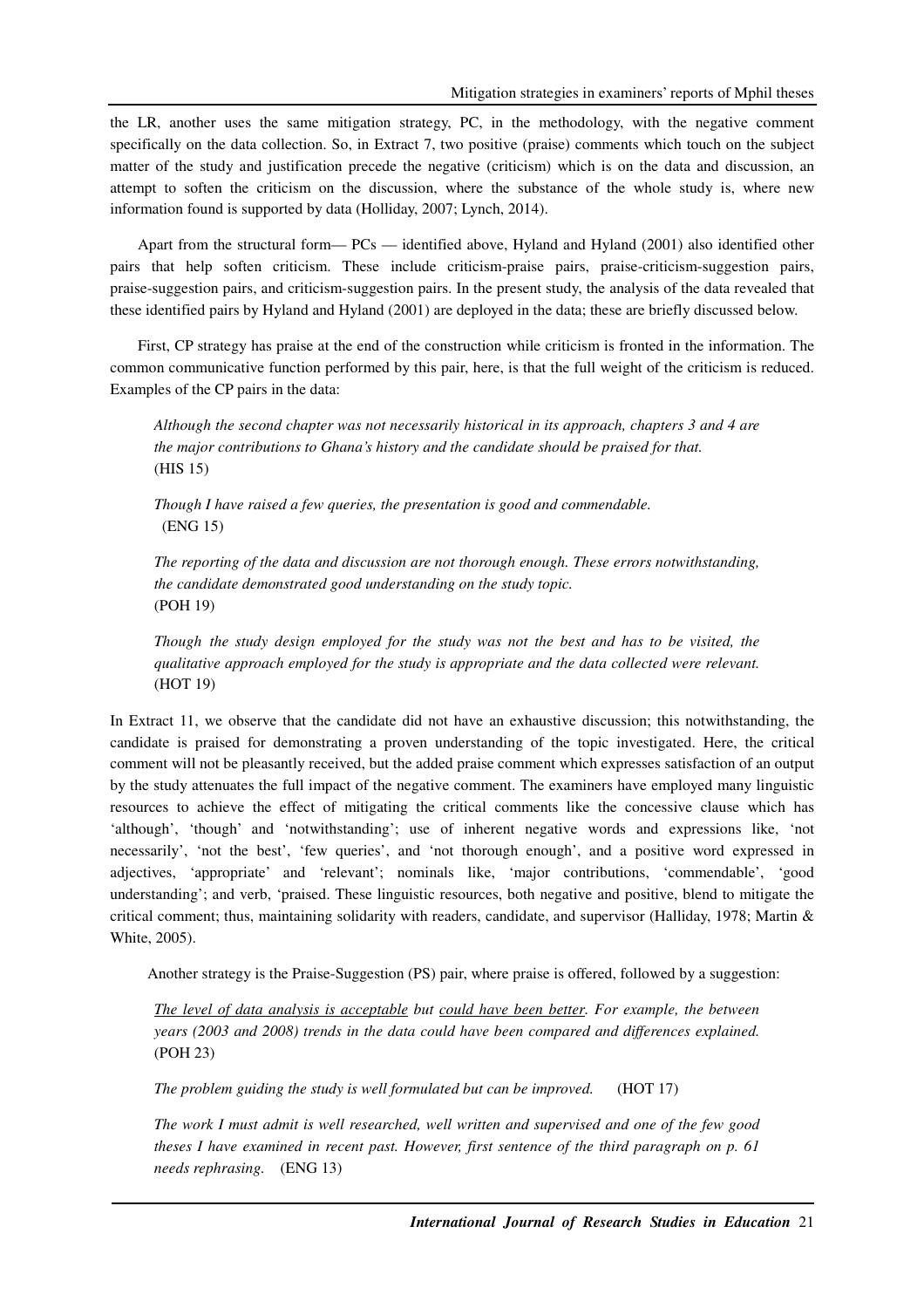In general, the candidate has paid much attention to the use of language and used the *appropriate phraseology required for the topic selected. A few instances of misuse of capital letters should be corrected.* (HIS 20)

In Extract 13, the examiner applauds the candidate for the analysis done through the use of the adjective, 'acceptable', but continues that there is more room for improvement. An example is cited further to buttress the assertion that something can be done to improve the current state of the work. The use of the PS pair does not leave the candidate devastated like a full-blown critical comment would have done. Hyland and Hyland (2001) note that such a comment both directly contributes to learning and creates the interpersonal conditions in which learning may occur. Again, they observed in their study that suggestions tended to be pedagogically more useful.

 A further approach identified to moderate the effect of critical/negative comments was the Praise-Criticism-Suggestion pair. This mitigation strategy starts with a praise comment that expresses a liking, a negative comment that shows disliking, and a suggestion to help improve upon the thesis or its components. This style of mitigation in the data is illustrated below:

*The specific objectives of the study are consistent with the topic investigated. However, there is disconnection between the research topic and the main objective. This needs to be addressed.*  (ENG 2)

 *The mixed method employed for the study is appropriate and the data collected were relevant. However, the researcher seems to confuse the interview schedule with in-depth interview. This aspect has to be revisited.* (ENG 7)

*The objectives were specific and achieved at the end of the study. However, even though the researcher stated at page 16, line 3 hypothesis, it could not be identified in the text. I suspect, it was omitted and that it should be inserted to make the study complete.*  (HOT 20)

 *The conceptual framework of X that explains behaviour and health services utilization was appropriate but its adoption was poorly constructed and explained. The subcomponent of the original model should be well explained and points of departure in this new study vividly outline(sic) and justified.* (POH 18)

 As seen above, Extract 18 indicates that the mixed method including the relevant data collected for the study used is suitable. On the other hand, the succeeding remark shows a discrepancy in the work over the terms used for the instrument in the collection of the data, using the verbal phrase 'seems to confuse'. The suggestion is that this aspect has to be redrafted. Again, whereas praise is showered on the candidate for the choice of an appropriate framework, its adoption is 'poorly constructed' and not 'explained', using an adverb added to verbal phrases (Extract 20). This, the examiner suggests 'should be well explained, and 'points of departure in this new study vividly outlined(sic) and justified.' Hyland and Hyland (2001) caution teachers (here, examiners) to often consider their choice of comments to accomplish informational, pedagogic, and interpersonal goals simultaneously; else, a negative comment may have a detrimental effect on writer confidence and motivation; thus, the use of this method to attenuate critical comment in the data.

 The penultimate major mitigation strategy identified in the data was the Criticism-Suggestion pair. Here, a negative comment is presented, followed by a suggestion. The full force of the criticism is assuaged by the second part of the duo. Some cases of CS pair are presented below:

*Aspects relating to conclusions and recommendations were not adequately treated and have to be improved.* (HOT 17)

22 *Consortia Academia Publishing* (A partner of *Network of Professional Researchers and Educators*)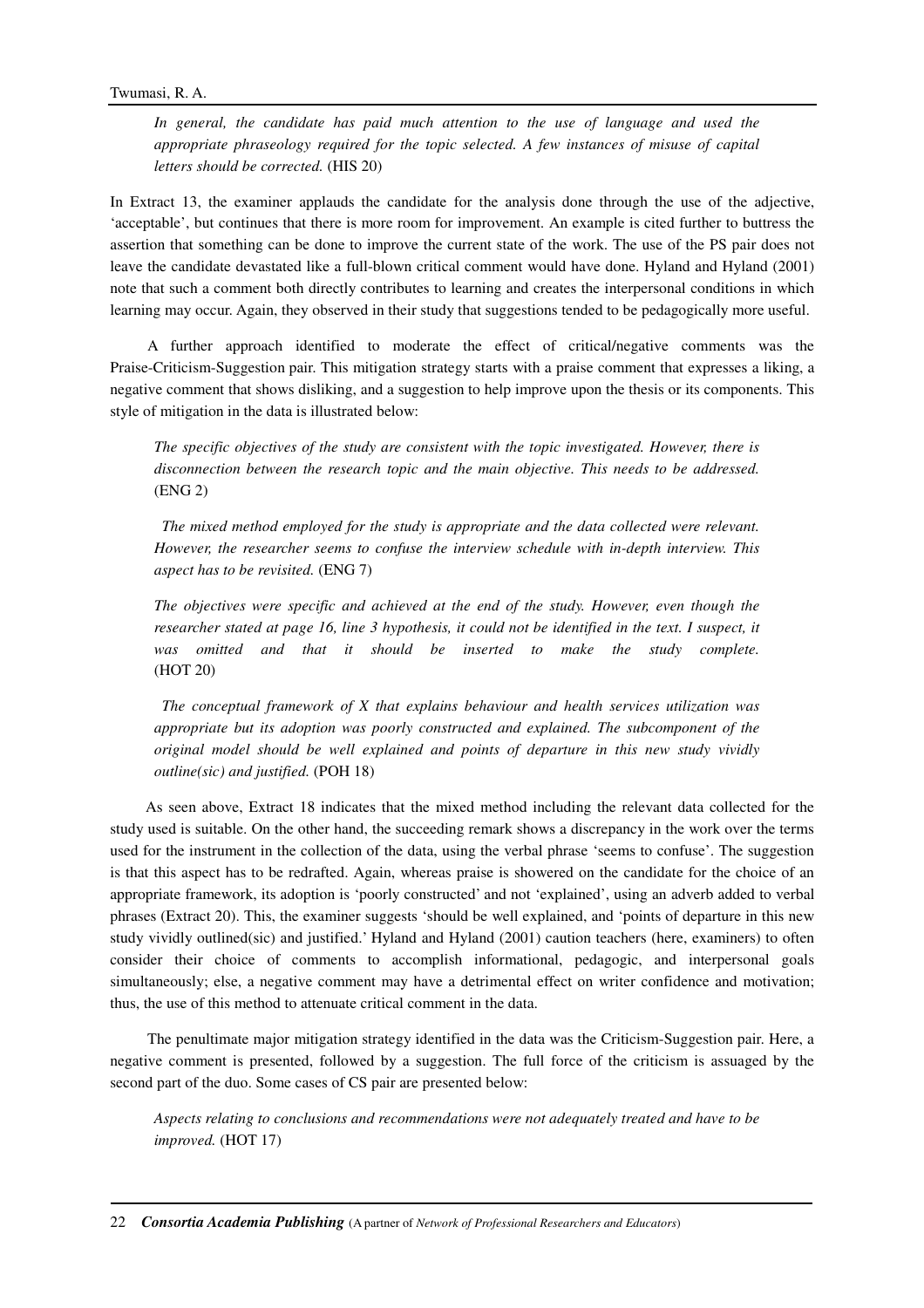*The methodology was poorly presented. The candidate should re-work the chapter systematically and convincingly.* (POH 1)

*The findings of the study are scanty. A comprehensive list of all findings should be presented in the summary and conclusion chapter.* (POH 22)

*The tables used in the work are too many. Some have to be emerged to reduce the number (31).*  (ENG 23)

In Extract 22 shows a criticism, which is that the methodology 'was poorly presented', requiring a rewriting of the chapter. Similarly, in Extract 23, the examiner indicates that the tables in the thesis are 'too many' a negative appraisal, and that the number of the tables be merged.

 In addition to the strategies identified in the data, the analysis of the present study revealed another strategy: Suggestion-Criticism-Praise. This strategy was not among those noted by Hyland and Hyland (2001), signalling the importance of context in the use of language (Eggins, 2004; Halliday & Matthiessen, 2004; Martin & White, 2005). For Salager-Meyer (2001), the linguistic strategies used to convey academic conflict are not only discipline-specific, but also epoch- and language/culture-bound. Below are some illustrations of SCP:

*The significance of the study has to be improved and expanded. The practical value of the research work is missing, even though the problem statement which emphasizes on poor performance of travel intermediaries is good.* (HOT 12)

*The candidate should highlight the outstanding deduction from the figures. If we examine the figures in pg (sic).120, for instance, which particular variety…stands out for X, Y and Z. However, this observation does not detract from the fact that this is an impressive analysis of the data. There is clear evidence that the candidate has a good deal of control of the tool of analysis.*  (ENG 6)

*The problem guiding the study can be improved. It is too long. But both the main and specific objectives of the study are consistent with the topic investigated.* (POH 4)

*Kindly effect all the corrections indicated in the main thesis. The major problem you have here is that many in-text citations are not in the reference list. However, generally, the candidate spent time to work on the report and the language as well as the overall quality is quite commendable.*  (POH 5)

Extract 25 contains the suggestion that there could be improvement on the significance of the study, indicating that the work is not in its acceptable form yet. The criticism which also adds to this imperfection observed in the suggestion indicates that the significance of the study is absent. The obvious negative illocutionary force of these comments is assuaged by a praise at the end of the extract, commending the candidate for his/her ability to articulate the problem of the study well. In addition, in Extract 26, the candidate is asked to show the significant deductions that can be made from the figures, and a question is posed to the candidate as to the kind of variety used for X, Y and Z. Contrary to the identified defects, the analysis is found to be impressive enough— a praise which is to soften the negative comments given earlier on. Perhaps, since SCP did not occur in Hyland and Hyland (2001), the strategy can be said to be non-native and culture- specific. It looks a bit illogical, but, like all the other mitigation strategies, negotiating and maintaining interpersonal relationships matters a lot. Again, since the comments found in the reports contribute to learning, directly and indirectly, recipients of the reports ought to be motivated and encouraged to be more confident.

In sum, it was found that the mitigated criticism occurs with a praise which is skirted around criticism and suggestion, yielding praise-criticism, criticism-praise, praise-suggestion, praise-criticism-suggestion, criticism-suggestion, and suggestion-criticism-praise pairs. According to Hyland and Hyland (2001), criticisms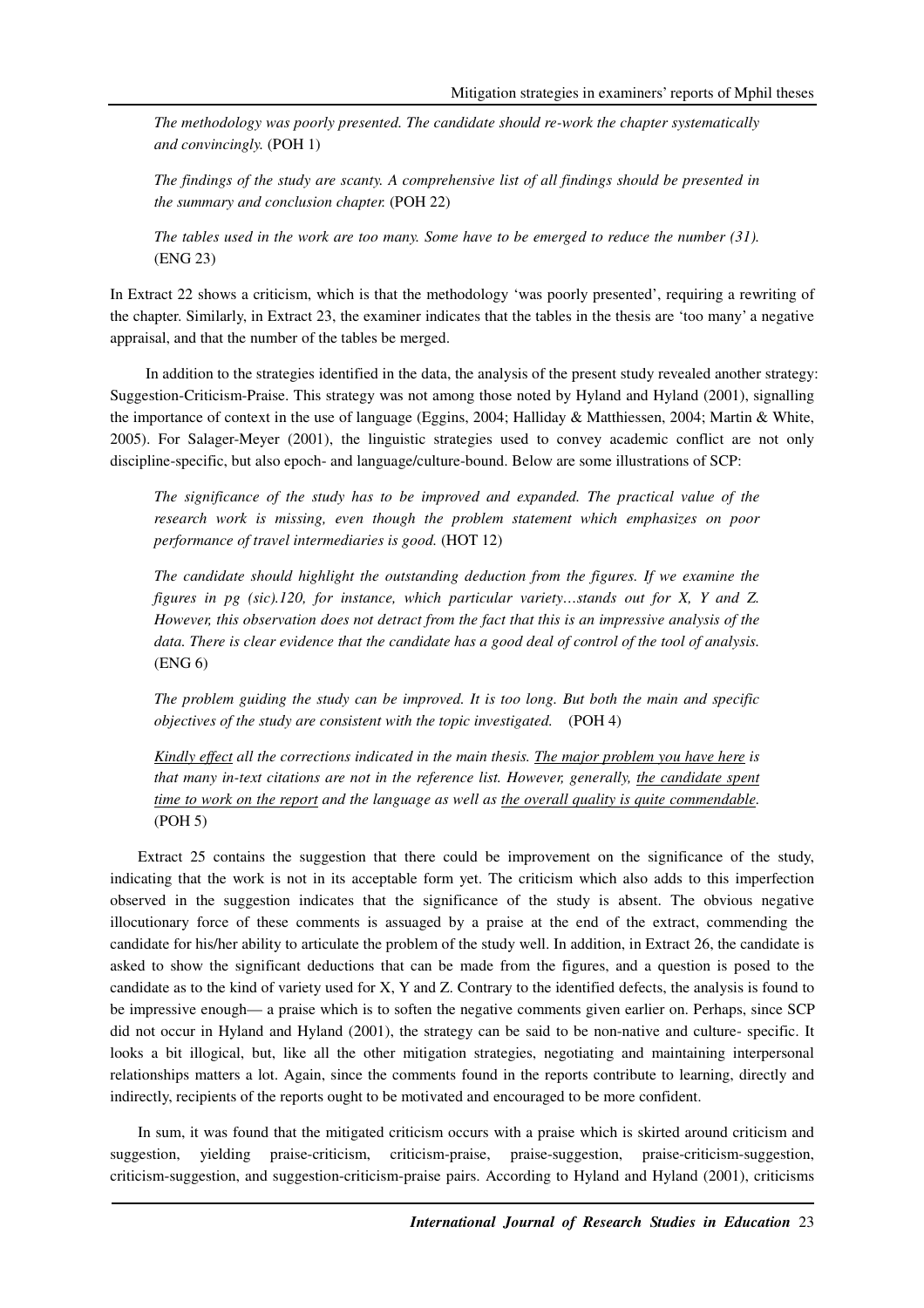## Twumasi, R. A.

that are linked to suggestions help expand what may be seen as a blunt criticism into a proposal for improvement. These strategies, with their attendant linguistic resources such as adverb, adjective, verb, and noun, reflect a positive relationship between the reader (student/teacher), and the writer/author (examiner) (Hyland, 2000; Martin & White, 2005).

## *4.2 Hedges*

Hyland (1998) explains hedges as any linguistic means used to indicate a lack of complete commitment to the truth value of an accompanying proposition or the desire not to express that commitment categorically. Hedges can be seen as the expression of the attitude of a speaker or writer making an attempt to protect him/herself from potential rejection from an interlocutor (Boncea, 2014). Thus, the principal function of hedges considered in the present study is neither the suggestion of probability nor its other functions such as their epistemic and affective meaning (Boncea, 2014; Hyland, 1998; Musa, 2014), but the attenuation of a critical comment. Hedges manifest in forms such as modal verbs, lexical forms, imprecise quantifiers, and usuality devices (Hyland & Hyland, 2001). The analysis of the present data reveals the use of some of these hedging devices as a means to mitigate the full effect of critical comments given by examiners.

First, the most widely found modal used to soften critical comments in the data were 'could', 'may', and 'would'. Samples are as follows:

*The level of data analysis could have been improved with graphical methods.* (POH 11)

*The under-listed references in the reference section could not be traced in the text.* (HIS 2)

*He may consider sectionalizing the study to make easy reference.* (ENG 19)

*It would also be helpful to address the question of balancing normative ethics and applied ethics with real situation on the ground in the hotel industry.* (HOT 14)

The modals in Extracts 29-32 above make uncertain the critical comments. For example, in Extract 30, there is a suggestion that the under-listed reference is missing from the reference, through the use of modal auxiliary 'could'. The writer is not emphatic as he chooses to hedge his claim of the missing references. In Extract 32, the comment is made uncertain by the use of 'would', not mandating the candidate but offering a suggestion to the candidate. Ngula (2017) categorized 'could' and 'would' weak and *medium* epistemic claims. In the view of Hyland (1995), the use of hedges by the examiners helps contribute to the development of a healthy writer-reader relationship, addressing the need for deference and cooperation in gaining reader ratification of claims.

Added to the modal verbs as hedging devices were the imprecise quantifiers which, according to Boncea (2014), are used when the exactness of an item cannot be determined or vouched for; thereby, creating fuzziness (Lakoff, 1972). Displayed below are instances of hedging devices in the data:

*It lacks any analytical discourse and adds little of value to knowledge.* (POH 7)

*There is very little discussion on the recommendations made by the candidate (ENG 13)* 

*There are some weaknesses in the chronology in sections of the narrative.* (HIS 5)

*The work is replete with some erroneous concepts.* (HOT 13)

In Extract 34, the examiner hedges by indicating that there is a level of discussion in the recommendation, although this is seen as 'very little'. Extract 35 also indicates that there are weaknesses in the sequence of events in the narrative, though it is not in its totality, but 'some'. Clearly, examiners use these imprecise quantifiers to avoid committing themselves fully; thereby, helping to reduce the full effect of negative comments and to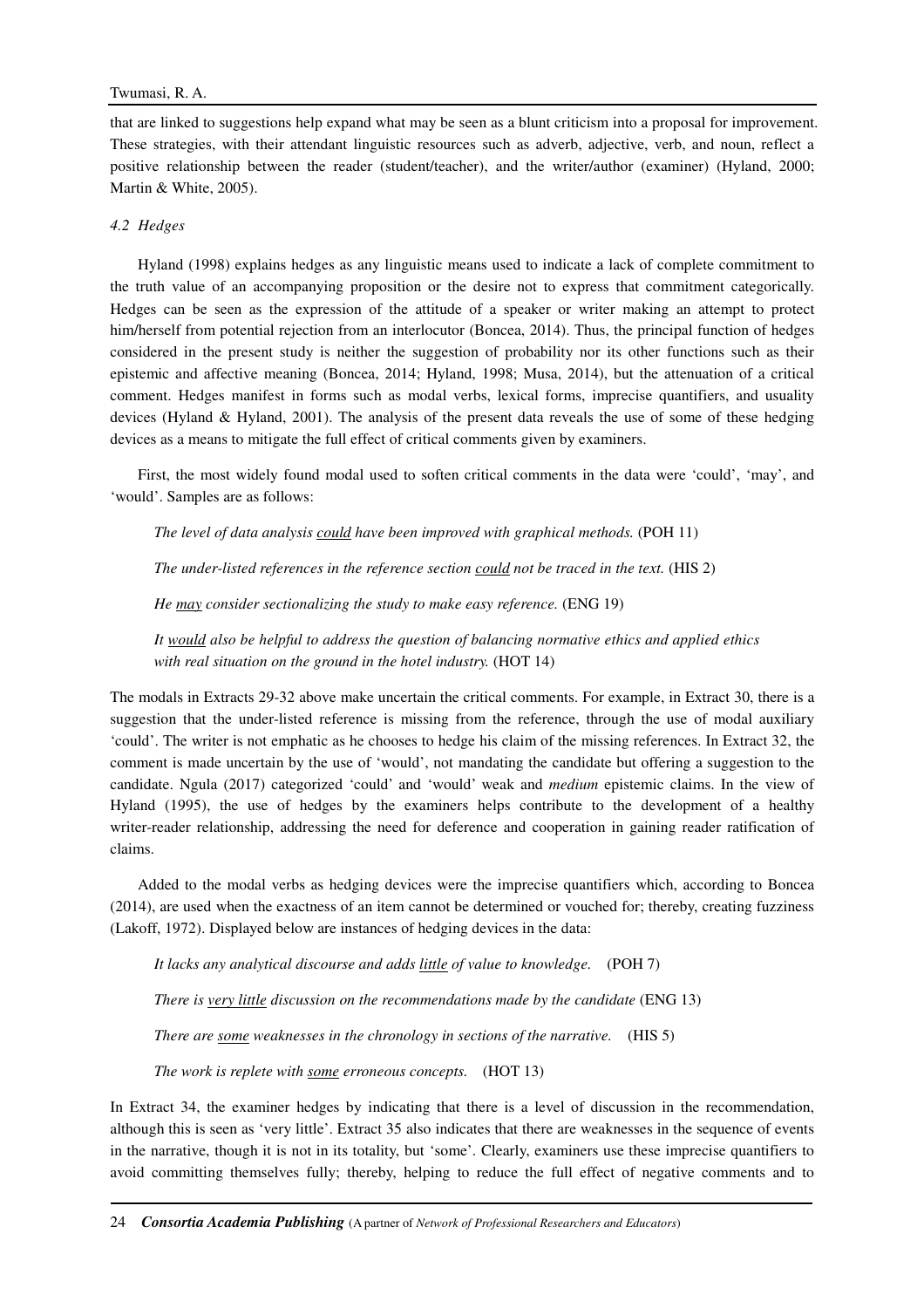negotiate or maintain interactions with the readers.

Another hedging device is derived from what Hyland and Hyland (2001) view as 'usuality' expressions. They include linguistic choices such as 'often' and 'sometimes', which express 'habituality' and 'typicalness'. Some samples are provided below:

*The candidate writes well but sometimes, he uses complicated expressions that make the meaning of what he wants to say unclear.* (HOT 20)

*Another major problem was that the candidate often depended on his imagination and current practices.* (HIS 18)

*At times, the writer falls into the problem of literally translated Twi concepts into English.*  (HIS 1)

 *He, however, at times, does not press home certain points in his analysis.* (POH 17)

According to Extract 37, the candidate writes well, but occasionally, uses expressions that do not make clear meanings, and these are done, sometimes, when candidate literally translates Twi concepts into English (Extract 39). These are problems, negative in nature and elicits the examiner's dissatisfaction with the wording of the candidate. However, the full force of this negative comment is mitigated with the usuality devices. Also, 'at times' as found in Extract 39, is used in Extract 40 for a similar effect. The effect of the combination of the usuality device and aberration is that the wrong is only commented sparingly.

 In addition, hedges are instantiated through the use of lexical softeners, which the present study reveals abound in the use of adverbs and verbs more than adjectives:

*The researcher seems to confuse the interview schedule with in-depth-interview.*  (HOT 13)

*The research problem is somewhat stated.* (ENG 4)

*The assumptions emanating from the review of related literature are quite relevant and interesting.* (HOT 12)

*The candidate indicated fair knowledge of the subject through literature review.*  (POH 11)

While Extract 41 deploys a lexical verb 'seems', Extracts 42 and 43 employ adverbs, represented as 'somewhat' and 'quite' respectively. The last of the extracts here, 44, uses an adjective, 'fair'. Falahati (2006) asserts that these lexical words enable writers to show either their extent of certainty or doubt towards their statements, and to show the amount of confidence they put in their claim. For instance, by asserting that knowledge displayed by the candidate is 'fair' (Extract 44), the examiner weakens the assertion and prevents him/herself from making a categorical statement that can damage the social interactions. Here, it can be said that the use of hedges allows examiners to leave some room for readers to think, creating that interaction between a writer and an audience in that prose (Bakhtin, 1981; Falahati, 2006). As seen in Extracts 41-44, some hedging devices accompanied positive statements. The examiner intends to remark that there are some inadequacies but to remove the effect that critical comments will have on the audience, hedged expressions are rather used. The examiner observes that it is 'quite relevant and interesting', considering the assumptions that are deduced from the Literature Review. In a way, this expression is the best one expected, but to remark that the assumptions are not the best or are poor may impede social interaction; hence, the use of the hedged device, 'quite', in the sentence.

In addition, hedges occurred in negative ECs, as shown in the data below:

*The background information appears jumpy and not logical.* (HIS 21)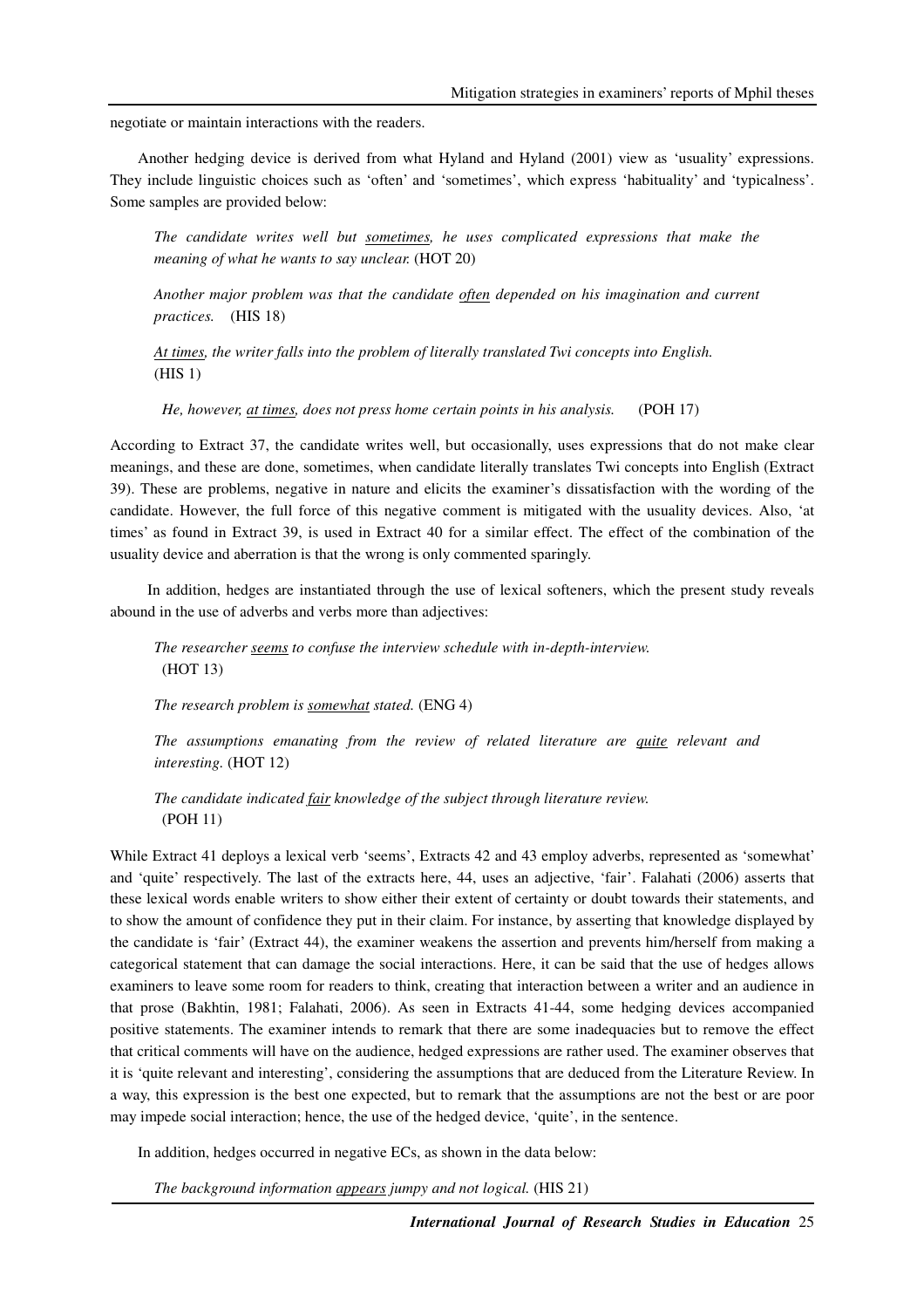*The knowledge displayed of the relevant literature is barely adequate.* (ENG 10)

*The suggestions made by the candidate for further research are rather slight.* (POH 23)

For example, as observed in Extract 46, the barely adequate nature of the LR shows a disliking for the level of knowledge shown by the candidate. Also, in Extract 47 the examiner considers the suggestions made by the candidate as 'slight' (meaning) insignificant, anticipating that something substantial could have been presented. This is an inadequacy, which is negative but it is shielded in a hedging device, 'rather'. This indeterminacy adds an amount of fuzziness or uncertainty to the comment expressed (Boncea, 2014; Lakoff, 1972), and confirming Hyland's view that hedges "imply that a statement is based on plausible reasoning rather than certain knowledge" (Hyland, 2005, p.179).

The last kind of the hedging devices found in the data was the hypothetical forms. Hypothetical clause or the if-clause shows tentativeness in making an assertion (Boncea, 2014). Here, the examiner is unwilling to describe the state of affairs as certain but as an assumption; thereby, leaving some room for the student, to save his/her face. In a sense, the full force of the remark is not felt since the hypothetical statement is to be considered as a postulation. Examples of this hedging device are presented in the following extracts:

*If these are done then the soundness of the discussion, which is lingering behind the cloud of those concerns will appear well and become poignant.* (HIS 20)

*If the candidate states that the government is still working on the legal framework for the licensing of tour guides, then it means that it is work in progress and not necessary a delay in the concluding it.* (HOT 4)

*If they are expressed this way, the discussion will become clearer than what the candidate has done.* (POH 19)

*If we do that, then we will have just one goal stated as purpose (1) which will be fine.*  (ENG 15)

The examiner remarks that action must be taken to ensure the soundness of the discussion (Extract 48). As it stands, the discussion is defective, but the examiner hedges through the hypothetical form to reduce the harshness of the critical comment. The conditional-hypothetical clause expresses tentativeness, allowing the student to do the rest of the speculation. It is a proposition that does not dictate to the student; thereby, allowing the student to maintain his/her image.

At this stage, it is interesting to point out that some comments tended to contain more than a hedging device. That is, it is possible to identify multiple hedging devices in a single evaluative comment:

*On the whole, the thesis appears quite well written and structured.* (HOT 2)

*One would have expected the candidate to provide some empirical evidence to justify the need for the study.* (ENG 13)

*The description of the study area was rather brief and also could have been appreciated better in location terms if the study area map was provided.* (HOT 23)

*A graphical pattern for Ghana similar to Figure 1 would have been useful, even though table 1 seemly appears to do so.* (POH 20)

For example, whereas Extract 52 deploys 'appears' and 'quite', Extract 53 has 'would' and 'some'. Others include 'rather' and 'could' (Extract 54) as well as 'would', 'seemly' and 'appears' (Extract 55). Boncea (2014) calls this 'constellation of hedges' whereas Hyland and Hyland (2001) refer to them as 'clusters'. In the view of Hyland and Hyland (2001), these 'clusters' of hedges reinforce one another, helping to achieve the overall effect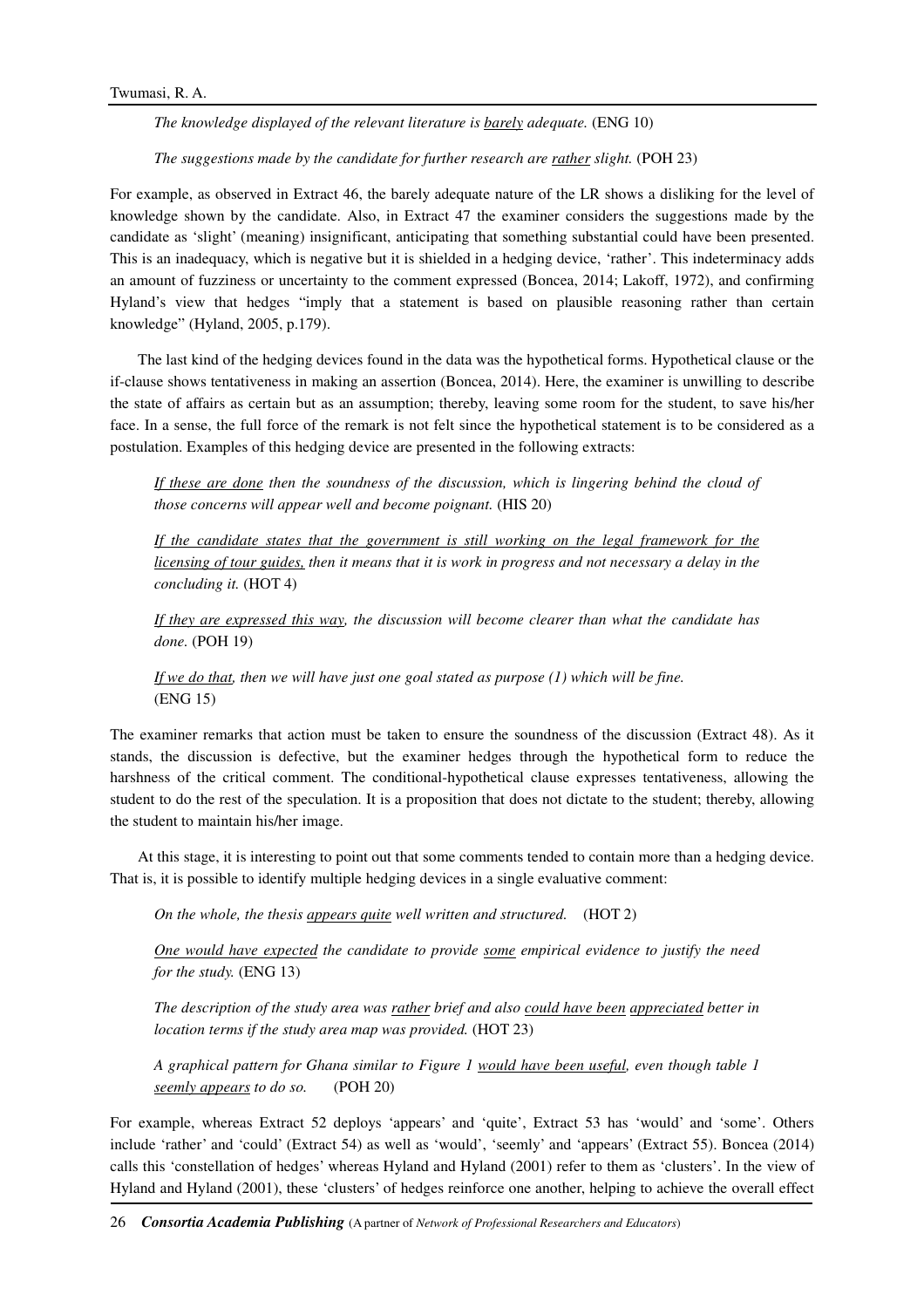of removing the sting further from the critical comment.

Furthermore, the hedges were 'smeared' on the entire thesis and realized in many different sections of the thesis:

*The piece is fairly well written.* (ENG 5) *The literature is fairly current.* (HOT 3)

*The research questions and objectives seem to be broader than the actual study carried out.*  (HOT 7)

*The scope of the study is rather limiting.* (POH 6)

The comments above (56-59) refer to some aspects of the theses that have been differently hedged, including the thesis in totality (Extract 56), Literature Review (Extract 57), research questions (Extract 58), and scope of the study (Extract 59). Almost all the extracts seem to be cast in praise or positive comments in addition to the hedging devices. The examiner comments that the issues are not well presented. To weaken the effect that a critical comment might have caused, a praise with a hedged device is rather preferred.

Other parts of the thesis received some of these hedging devices, as contained in the following extracts:

*Referencing is quite satisfactory.* (POH 11)

*The recommendations were generally good.* (ENG 2)

*The candidate's language is quite good and clear.* (HIS 12)

*The student has attempted to weave a well-connected nice narrative…. the narrative has been created but it is waiting to shine.* (HIS 15)

We see other sections such as referencing (Extract 60) and recommendations in (Extract 61) with hedged devices. Again, the linguistic devices used for hedging ranged from the use of mostly adverbs such as 'fairly', 'quite', and 'generally' (in Extracts 60, 61, and 62 respectively) to verbs such as 'seem', and 'attempted' in Extracts 58 and 63. The use of hedging devices in different aspects of theses in the present study confirms the assertion of Falahati (2006) that hedging expressions can also be used in describing methods and results by examiners, discussing findings, and drawing conclusions from the evidence. This realization contradicts Hyland and Hyland (2001), who found that hedges were found with content, probably, because teachers base their feedback on how best assigned essays can be improved.

The above discussion has shown that hedging is an effective strategy used in thesis examiners' reports (TERs). As found in the data, there were varying hedging devices such as modal verbs, imprecise quantifiers, usuality devices, lexical forms, and hypothetical forms. In some instances, clusters of hedges were used for reinforcement. Also, the hedges were found in all sections of the thesis, and were cast in both negative and positive comments.

### *4.3 Question Forms*

A third mitigation strategy identified in the data was the use of question forms. Find examples of interrogative forms in the data below:

*If Africans were practicing slavery and slave trade before European intrusion into Africa, how could you challenge as 'erroneous' 'contentions that Africans willing offered themselves to be*  enslaved or were sold by their own brothers'? (pp. 110,121). (ENG 18)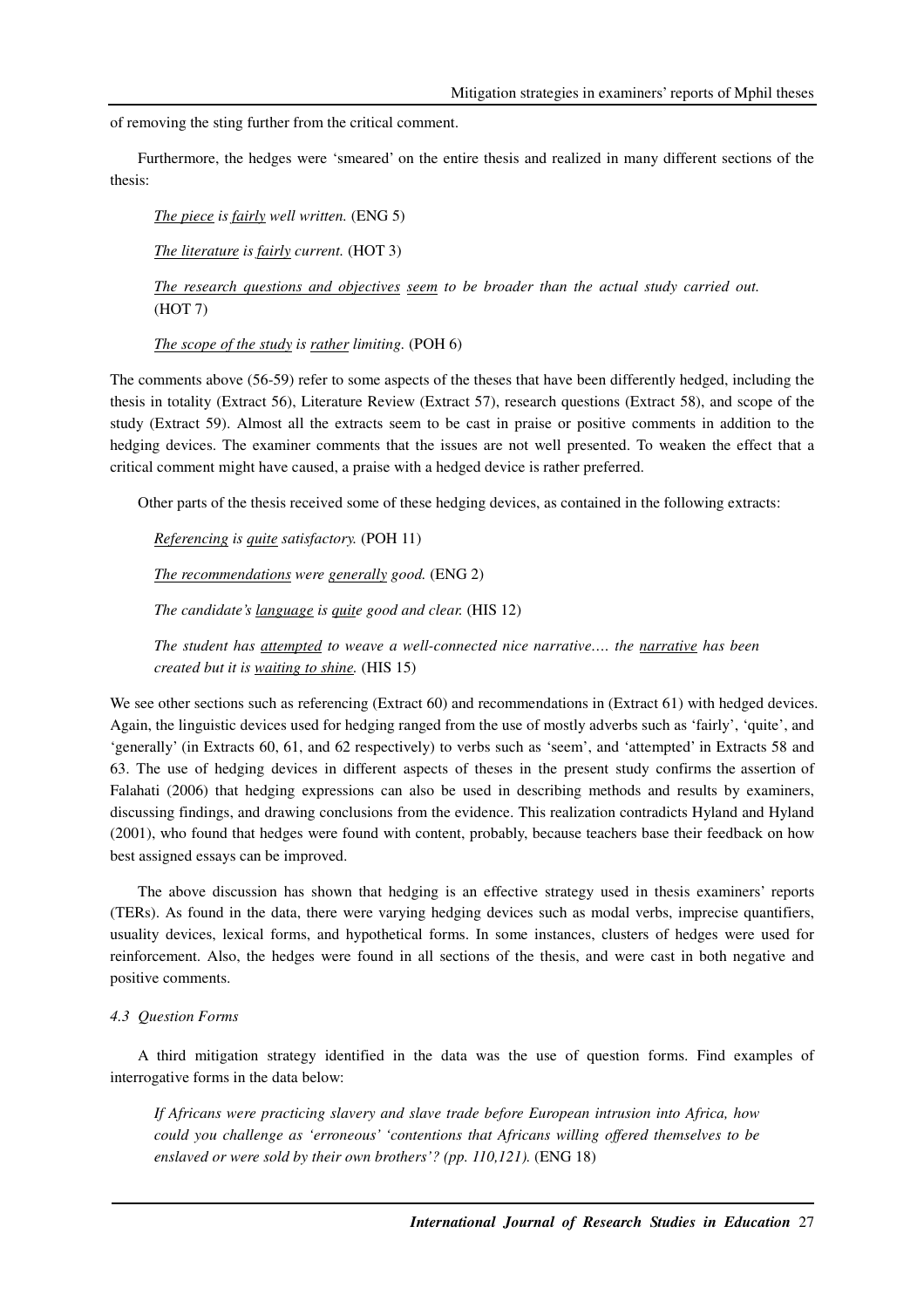*Why a new proposed model for travel motivation and satisfaction? Is this the beginning of a new thesis with the same null hypothesis?* (HOT 4)

*What does the author mean? Nyankumasi or Nyankomase?* (HIS 17)

*Why is analysis done at the ecological zone level instead of at the regional level?* (POH 19)

The analysis also reveals that most of the questions were cast in WH-forms. Quirk and Greenbaum (1973) declare that such question forms mostly demand a reply which supplies an item of information: that is, what they refer to as interrogative words (Q-words). It is probably so in the analysis in that the interrogative forms with the Wh or Q-words are used when the examiners seek to engage and elicit a response from the reader more as well as to express their ignorance or doubt and, therefore, mitigate the imposition of a suggestion or a criticism (Hyland & Hyland, 2001). So, in Extract 64, the assertion made by the candidate with regard to Africans practicing slavery before the arrival of the Europeans is challenged by the examiner. The examiner could have directly indicated that candidate's standpoint in relation to practice of slavery by Africans was wrong, but by using the questioning form, the examiner wants the candidate to reflect upon the issue. Also, in Extract 67, the examiner attempts to find out why the analysis was carried out at 'ecological zone level' and not at the 'regional level'. Here, examiners, through mitigation strategy, assist writers in claim-making and allow them to create a discursive space "where readers can dispute their interpretations" (Hyland, 2005, p. 179).

Hyland and Hyland (2001) explain that questions are also useful when one wishes to protect oneself or one's reader from the full effects of what might be considered serious allegations, and that interrogatives weaken a definitive reading of a proposition, and because of this, they can, in some cases, be seen as attempts to withhold full commitment from the possible implications of a statement. Petch-Tyson (1998) explains that, through questions, examiner visibility is realized in the reports. Examiners employ questions to start a dialogue with their readers, inviting readers into the text (Falahati, 2006; Hyland, 2002). By inviting engagement, questions emphasize the essentially dialogic nature of discourse (Bakhtin, 1981). That is, through questions, writers project the perceptions, interests, and needs of a potential audience into their unfolding argument.

#### *4.4 Personal Responsibility*

Apart from the criticism-praise (CP) pairs, hedging devices and questions used in the data, the last major strategy for mitigating critical comments, among other functions, was the use of personal responsibility. Personal responsibility is employed to introduce a speaker's personal opinion and interpretation of some available information, and to diminish the strength propositions (Hyland, 2000; Hyland & Hyland, 2001). Some samples from the data are provided here:

*I cannot identify the study area from the title of the thesis.* (HIS 24)

*The study relied solely on secondary data from X which I consider as inadequate for MPhil work.*  (POH 1)

*I have difficulty with the organizing principle of the arrangement of studies on X and Y.* (ENG 23)

# *I fail to see the validity of the references to tourism attractions to justify the choice of data.* (HOT 17)

Extracts 68-71 exemplify the use of personal mentioning as a means of lessening criticisms in the reports. Giannoni (2002) also found the use of personal responsibility as a way of mitigating negative comments in his study. The presence of 'I' or its equivalent in the data indicates that it is the examiner who feels or sees that way, and that left to other observers, an error or defect may not be registered. The examiner identifies a problem which ought to be addressed but s/he declines to present the defects categorically; instead, it is skirted in a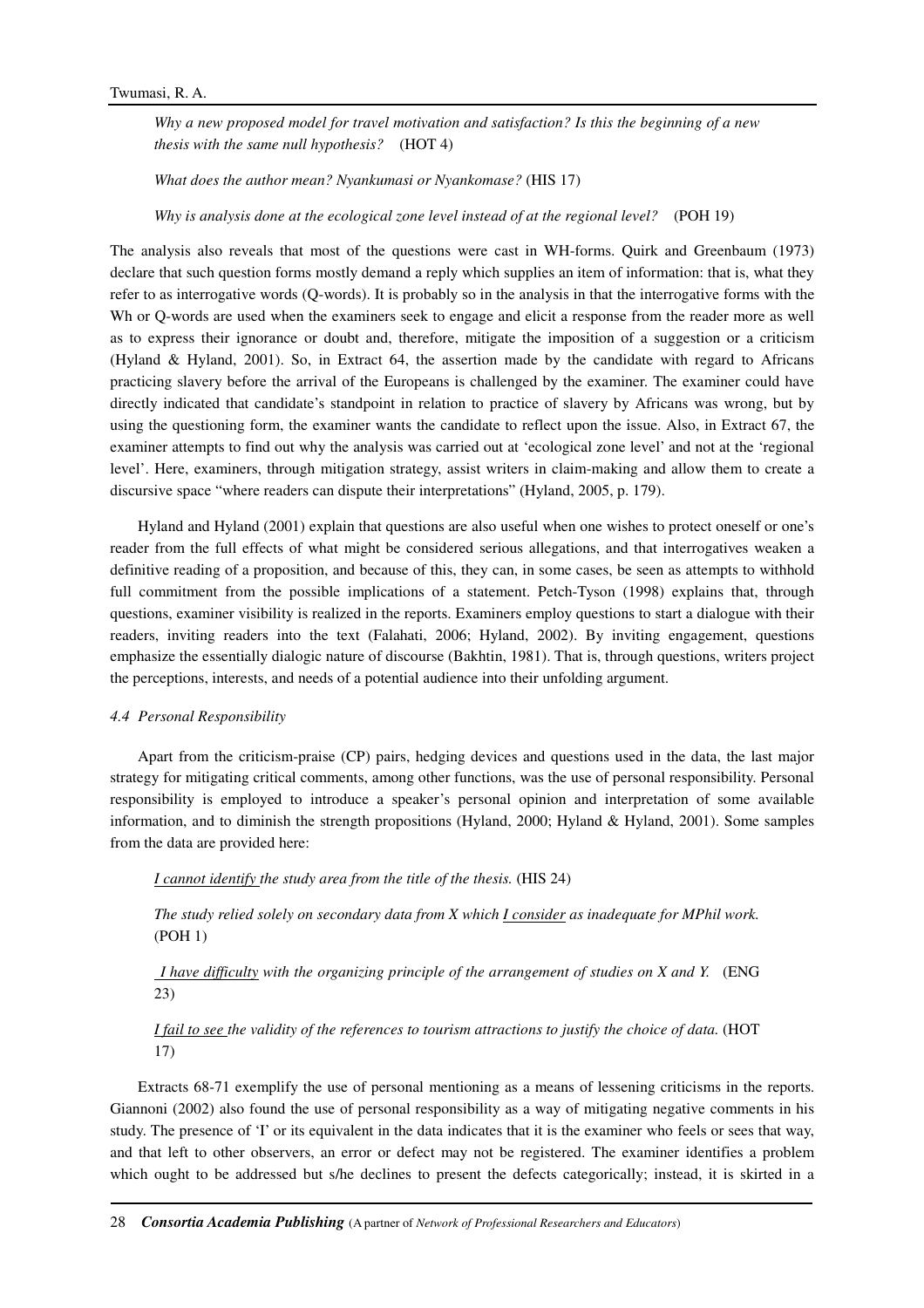personal tone so that the candidate does not feel attacked by the comment. Specifically, in Extract 71, the examiner asserts that s/he fails to see the legitimacy of the mentioning of tourism attractions in the justification of the selection of the data. However, the examiner carries that responsibility of the inadequacy, suggesting that, perhaps, there is a justification but s/he cannot comprehend that— this relieves the candidate of the burden of not having attempted to do the best. Hyland (1995) explains that the use of 'I' (in reference to the examiner) suggests that the comment should be considered as an alternative thought but not a definitive assertion of the truth, which signifies a personal opinion that is to be substantiated. The use of the first-person pronoun, according to Petch-Tyson (1998), helps examiners to intrude and make themselves visible in the reports. 'I' which is usually a Senser participating in Mental Process, and can relate to being non-committed to the message (Martin & White, 2005). Fløttum (2012) notes that the first pronoun, 'I' is a key feature of voice, and the most overt expressions of stance (Gray & Biber, 2012, p. 22). The pronouns found in the above extracts, using grammatical roles, are a participant in Mental process and they are about the examiner rather than the candidate. As explained by Starfield et al. (2007), the use of these Senser pronouns makes the examiners uncommitted to the comments. In the view of Hyland (2005), this strategy help the writer withhold complete commitment to a proposition, put emphasis on the subjectivity, and present information as an opinion rather than credited fact, which seen as hedging.

#### **5. Conclusion and Implications**

The study investigated mitigation strategies employed by examiners in examiners' reports on MPhil theses. Examiners mitigated criticisms because, in the view of Hyland and Hyland (2001), first, they would like to represent themselves as readers rather than individuals who are the custodians of all knowledge in the area of investigation; second, examiners tried not to devastate the candidates by criticizing all issues identified in the work; third, there was the need not to appropriate or usurp students' text; next, to save the face or 'public self-image; and last, as a way of maintaining or developing good relationships with the candidates.

The study investigated the strategies that examiners employed to mitigate critical comments in 100 theses examiners' reports written by examiners on MPhil theses purposively sampled, drawing on Hyland's (2000) taxonomy of strategies. The analysis revealed that critical/negative comments made by examiners in TERs were mitigated through, mainly, the praise and criticism pairs and hedging devices. Also, examiners sparingly employed questions and personal responsibility to mitigate critical comments in TERS.

The study has implications for theory and postgraduate pedagogy. First, the findings of the study imply that examiners not only give comments as they deem fit but also maintain interpersonal roles by mitigating such comments that seem critical, using strategies such as praise-criticism pairs, hedges, and personal responsibility. Theoretically, the study confirms the proposition in SFL that language users make systematic choices from the systematic organization of language to realise meaning (Halliday & Matthiessen, 2004). Second, the study has implications for teachers and students. The findings give insights to teachers and students on how best to situate their coaching and writing skills respectively for the purposes of maintaining social relationships. For teachers, the use of outright negative comments may demoralize the spirit of students and even destroy interpersonal relationships; thus, the use of mitigation strategies in feedback on student writings will help nurture leaners very well. Again, teachers should not devastate the students by criticizing all issues identified in the work, which may cripple future attempts of such a student. Also, teachers should represent themselves as readers rather than individuals who are the custodians of all knowledge in the area of investigation (Hyland & Hyland, 2001). Thus, in an attempt to critique a work, there is the need to attenuate such comments. On the other hand, there is the need for students to master writing skills (Lynch, 2014; Paltridge & Starfield, 2007) as the study offers understandings into how best writings can be produced in the academic community (AC) as well as giving insights into the practices and expectations of examiners in grading these. In other words, academic writing is not wholly objective and impersonal but it is evaluative and interactive (Adel, 2006; Osei, 2013, Thompson & Hunston, 2000). Thompson and Hunston (2000) espouse that academic discourse is characterised by the interpersonal uses of language and how the subjective presence of the writer or speaker intrudes into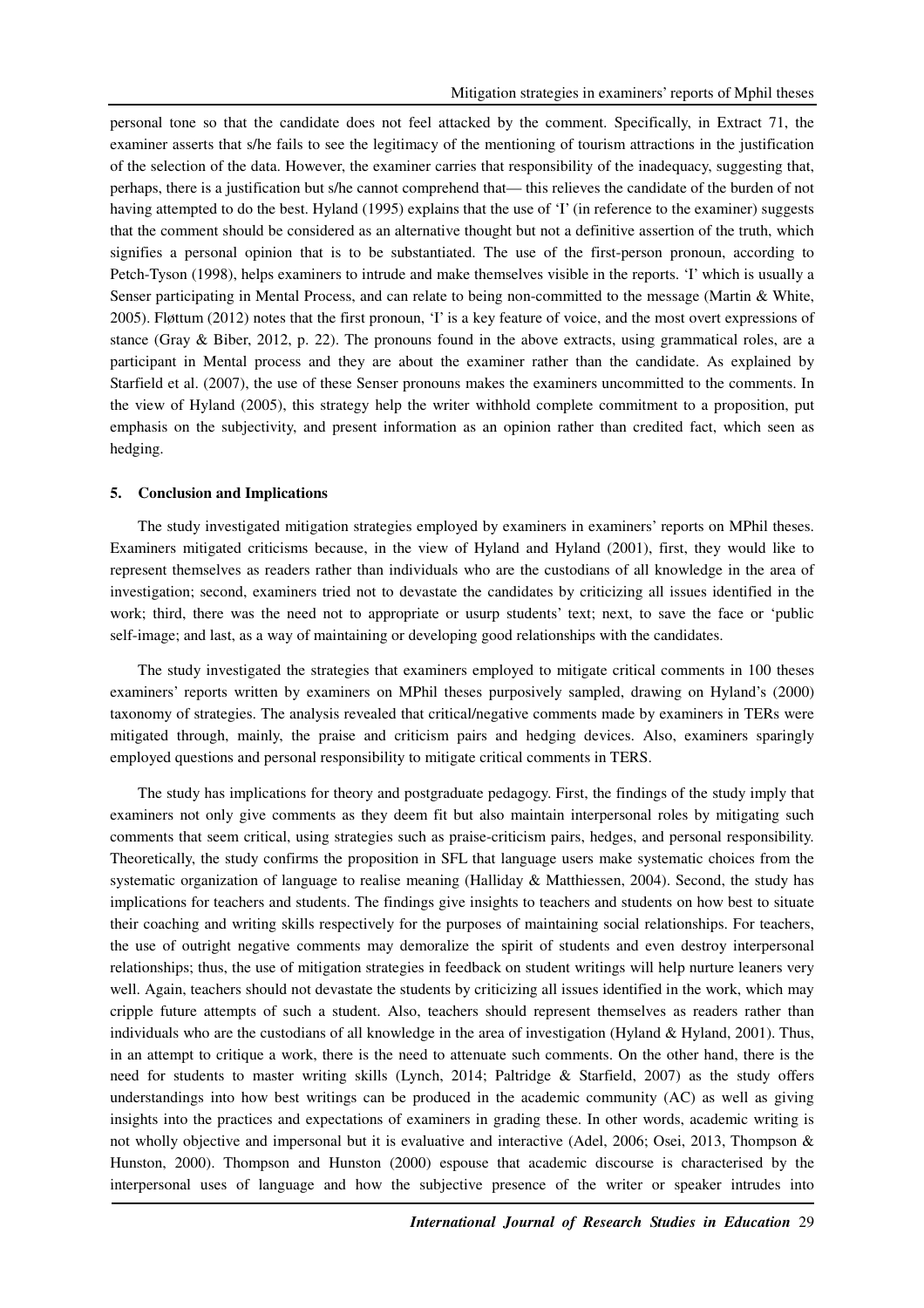## Twumasi, R. A.

communication to convey an attitude to both those they address and the material they discuss. Consequently, the student as a writer or a speaker must express an attitude towards a viewpoint or feelings about the entities or propositions being written or talked about. However, the expression of the attitude of a speaker or writer should be made with an attempt to protect him/herself from potential rejection from an interlocutor (Boncea, 2014); thus, the need for the employment of these mitigation strategies in the student writings.

The present study was limited to expert writing which is the thesis examiner's reports. It is recommended, first, that other expert writings like research articles, reference reports, and other review genres could be studied for their use of mitigation strategies since these review genres are rich in the use of evaluative language (Gesuato, 2009; Giannoni, 2009; Starfield et al, 2017). Second, it is recommended that further studies should examine novice writings like essays, proposals and term papers to ascertain what the practices are in relation to offering critical comments. Second, since the study was limited to four departments without an attempt to establish any disciplinary variation, future research could adopt a cross-disciplinary approach to ascertain if there are specific disciplinary strategies to be employed by examiners in the writing of their reports. Besides, specific part-genres of the examiners reports, like Literature Review, Introduction, and Results and Discussion could be studied for the use of specific mitigation strategies as there are genre specific requirements for the writing of each part-genre.

## **6. References**

- Adel, A. (2006). *Metadiscourse in L1 and L2 English*. Philadelphia: John Benjamins. https://doi.org/10.1075/scl.24
- Alcaraz-Ariza, M. (2010). Evaluation in English-medium medical book reviews. *International Journal of English Studies*, *11*, 137-153. https://doi.org/10.6018/ijes/2011/1/137141
- Bakhtin, M. M. (1981). *The dialogic imagination: Four essays by M. M. Bakhtin*. Austin: University of Texas Press.
- Boncea, I. (2014). Hedging patterns used as mitigation and politeness strategies. *Annals of the University of Craiova. Series: Philology, English*, *2*, 7- 23.
- Brannon, L., & Knoblauch, C. H. (1982). On students' rights to their own texts: A model of teacher response. *College Composition and Communication*, *33*, 157-166. https://doi.org/10.2307/357623
- Brown, P., & Levinson, S. (1978). Universals in language usage: Politeness phenomena. In E. Goody (Ed.), *Questions and politeness: Strategies in social interaction* (pp. 56-310). Cambridge: Cambridge University Press.
- Edusie, J. S. (2015). *Academic writing in Ghana: Hedging among advanced L2 users of English*. Unpublished MPhil thesis. Kwame Nkrumah University of Science and Technology, Ghana.
- Eggins, S. (2004). An Introduction to Systemic Functional Linguistics (2nd ed.). London: Continuum.
- Falahati, R. (2006). *The use of hedging across different disciplines and rhetorical sections of research articles*. Papers from the 22nd Northwest Linguistic Conference.
- Fløttum, K. (2012). Variation of stance and voice across cultures. In K. Hyland & C. Sancho Guinda (Eds.), *Stance and voice in written academic genres* (pp. 218-231). United Kingdom: Palgrave. https://doi.org/10.1057/9781137030825\_14
- Gborsong, P. A., Awiah, J. W., & Appartaim, A. B. (2018). Linguistic forms in teacher feedback comments on students' essays in colleges of education in Ghana. *Journal of English Literature and Cultural Studies, 1*(1), 59-94.
- Gesuato, S. (2009). Evaluation guidelines: A regulatory genre informing reviewing practices. In M. Gotti (Ed.), *Commonality and individuality in academic discourse* (pp. 325-348). New York: Peter Lang.
- Giannoni, D. S. (2002). Hard words, soft technology. Criticism and endorsement in the software review genre. In M. Gotti, D. Heller & M. Dossena, (Eds.), *Conflict and negotiation in specialized texts* (pp. 335-362). Bern: Peter Lang.
- Giannoni, D. S. (2009)*.* Negotiating research values across review genres: A case study in Applied Linguistics.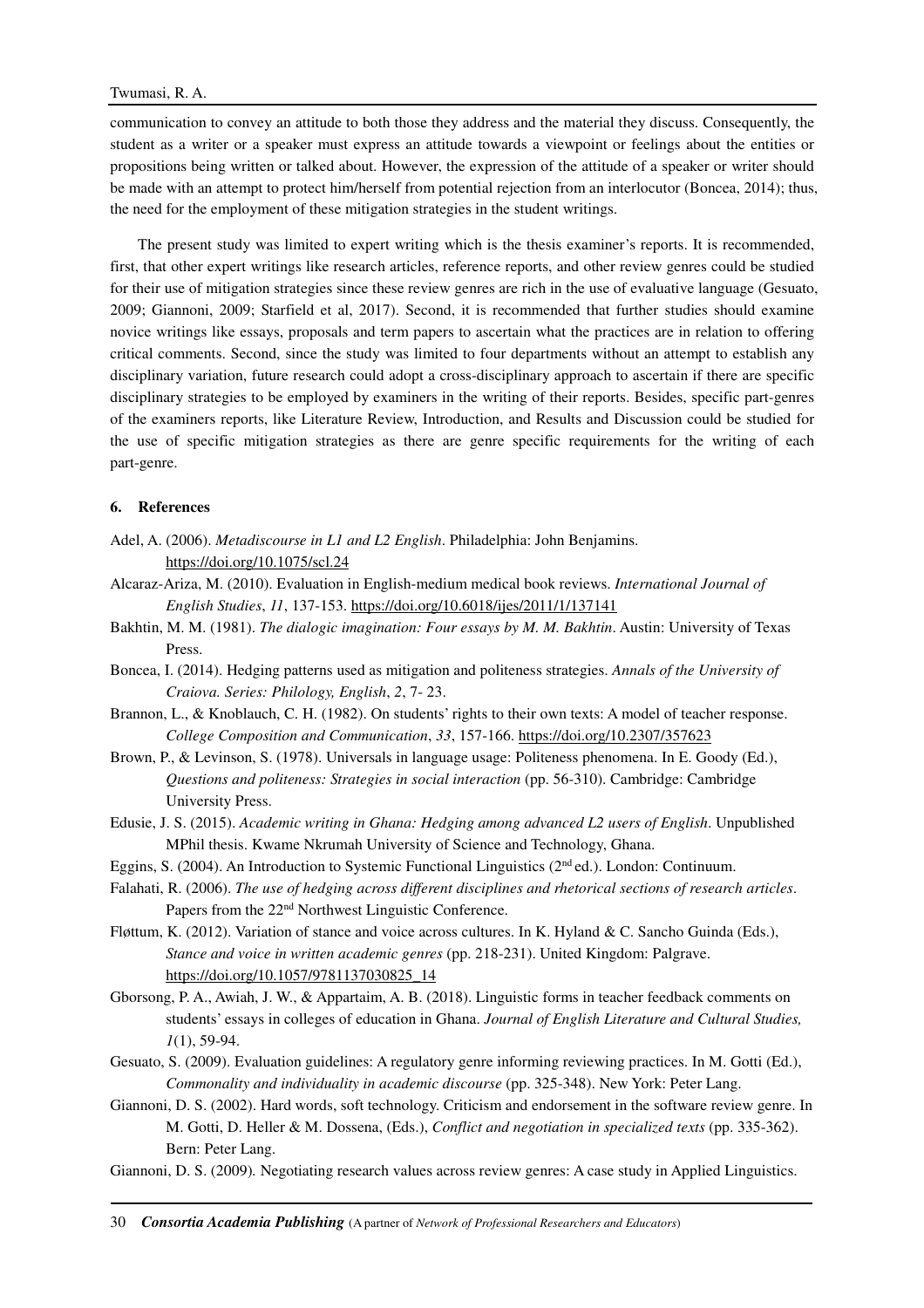In K. Hyland & G. Diani (Eds.), *Academic evaluation: Review genres in university settings* (pp. 17-33). United Kingdom, UK: Palgrave Macmillan. https://doi.org/10.1057/9780230244290\_2

Gillaerts, P., & Van de Velde, F. (2010). Interactional metadiscourse in research article abstracts. *Journal of English for Academic purposes*, *9*(2), 128-139.

Goffman, E. (1966). Interactional ritual: Essays on face-to-face behaviour. New York: Aldine De Gruyter.

- Gray, B., & Biber, D. (2012). Current conception of stance. In K. Hyland & C. Sancho Guinda (Eds.), *Stance and voice in academic genres* (pp. 15--33). New York: Palgrave. https://doi.org/10.1057/9781137030825\_2
- Halliday, M. A. K. (1978). Language as social semiotic: The social interpretation of language and meaning. Maryland: University Park Press.
- Halliday, M. A. K., & Matthiessen, C. M. I. M. (2004). *An introduction to Functional Grammar* (3rd ed.). London: Arnold.
- Holliday, A. (2007). *Doing and writing a research*. London: Sage. https://doi.org/10.4135/9781446287958
- Hyland, F., & Hyland, K. (2001). Sugaring the pill: Praise and criticism in written feedback. *Journal of Second Language Writing, 10*, 185-212. https://doi.org/10.1016/S1060-3743(01)00038-8
- Hyland, K. (1995). The author in the text: Hedging scientific writing. *Hong Kong Papers in Linguistics & Language Teaching, 18*, 33-42.
- Hyland, K. (1998). *Hedging in scientific research articles.* Amsterdam: John Benjamins.
- Hyland, K. (2000). *Disciplinary discourse: Social interactions in academic writing.* London: Longman.
- Hyland, K. (2002). Directives: Argument and engagement in academic writing. *Applied Linguistics, 23*(2), 215-239.
- Hyland, K. (2004). Disciplinary interactions: Metadiscourse in second language post-graduate writing. *Journal of Second Language Writing*, *13*(2), 133-151.
- Hyland, K. (2005). Stance and engagement: A model of interaction in academic discourse. *Discourse Studies, 7*(2), 173- 192.
- Itakura, H., & Tsui, A. B. M. (2011). Evaluation in academic discourse: Managing criticism in Japanese and English book reviews. *Journal of Pragmatics*, *43*, 1366-1379. https://doi.org/10.1016/j.pragma.2010.10.023
- Jalali, H. (2017). Reflection of stance through it bundles in applied linguistics. *Ampersand*, *4*, 30-39. https://doi.org/10.1016/j.amper.2017.06.001
- Knoblauch, C. H., & Brannon, L. (1984). *Rhetorical traditions and the teaching of writing.* New Jersey: Boynton.
- Kosonen, R. (2014). *Evaluation in preliminary examiners' statements*. Unpublished MA thesis. University of Helsinki.
- Kumar, V., & Stracke, E. (2011). Examiners' reports on theses: Feedback or assessment. *Journal of English for Academic Purposes, 10*, 211-222.
- Lakoff, G. (1972). Hedges: A study in meaning criterion and logic of fuzzy forms. *Journal of Philosophical Logic, 2, 458-508*.
- Lynch, T. (2014). *Writing up your PhD: Qualitative research*. English Language Teaching Centre, University of Edinburgh.
- Mackiewicz, J. (2007). Compliments and criticisms in book reviews about Business Communication. *Journal of Business and Technical Communication, 21*, 118-215. https://doi.org/10.1177/1050651906297168
- Martin, J. R., & White, P. R. (2005). *The language of evaluation: Appraisal in English.* Basingstoke: Palgrave Macmillan. https://doi.org/10.1057/9780230511910
- Musa, A. (2014). Hedging in academic writing: A pragmatic analysis of English and Chemistry Masters' theses in a Ghanaian university. *English for Specific Purposes World*, *42*(15), 1-25.
- Ngula, R. S. (2017). Epistemic modal verbs in research articles written by Ghanaian and international scholars: A Corpus-based study of three disciplines. *Brno Studies in English, 43*(2), 5-27. https://doi.org/10.5817/BSE2017-2-1
- Obeng, S. G. (1996). The proverb as a mitigating and politeness Strategy in Akan discourse. *Anthropological*